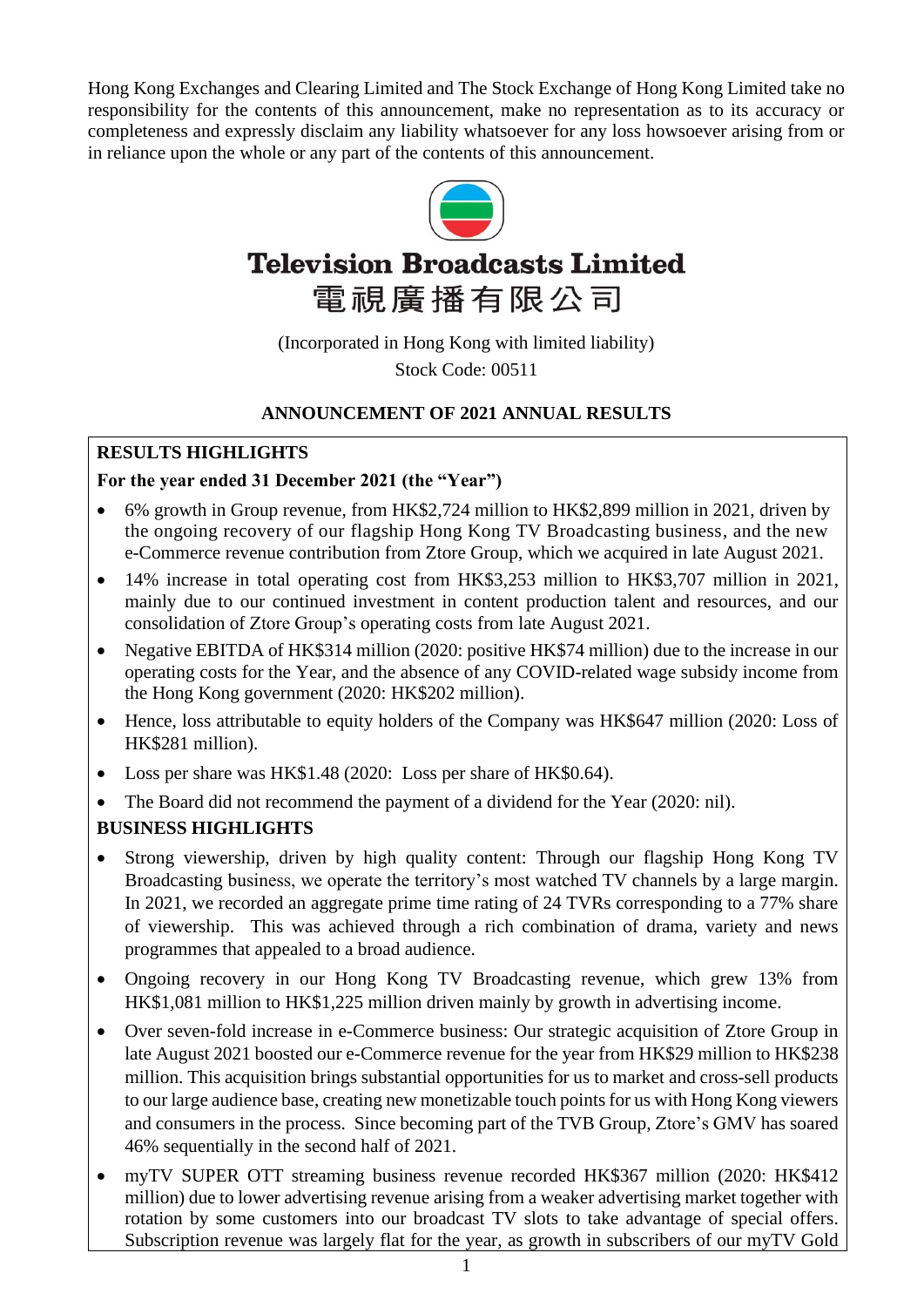top-tier service helped offset a decline in subscription revenue due to expiry of certain bundled sports packages.

- Mainland China operations generated revenue of HK\$666 million (2020: HK\$742 million) mainly due to lower co-production revenue with pandemic affecting production schedules. However, our Mai Dui Dui direct-to-audience content app grew rapidly, with MAU in December 2021 reaching 5.6 million, and contributing HK\$49 million in 2021. Furthermore, as at 31 December 2021 we had over 76 million followers on TVB related official accounts on Sina Weibo, Douyin, Kuaishou and Xiaohongshu.
- International operations revenue decreased by 12% from HK\$459 million to HK\$403 million mainly due to lower fees from traditional pay-TV operators in Malaysia and Singapore to whom we license content; this was partially offset by growth in revenue from digital channels such as our TVB Anywhere streaming service, and YouTube. TVB Anywhere has an aggregate user base of 9.0 million in our overseas markets, an increase of 39% from 6.5 million in 2020.

## **OUTLOOK**

- In 2022, the onset of the pandemic fifth wave in Hong Kong has again clouded the near-term outlook in our home market, but we continue to execute our long-term strategy in three key areas: (1) distributing high quality content across multiple channels, both traditional TV and also new digital media; (2) increasing our direct touch points with viewers and consumers, both through content and e-Commerce; and (3) further leveraging our brand, content and artistes in Mainland China.
- In our TV Broadcasting business, advertising sales began well in 2022, but slowed down significantly in February and March as advertisers turned cautious as a result of the pandemic fifth wave. We expect a gradual recovery in the second quarter, once pandemic restrictions are progressively eased. Meanwhile, we continue to broaden our advertising income through digital media, as we further enrich our content offerings through non-traditional channels.
- Our e-Commerce business has started strongly in 2022, with monthly GMV reaching HK\$94 million (by in-take order) in February 2022. As the fifth pandemic wave drives shoppers to our online platforms, we are not only achieving new records in monthly GMV, but are also entrenching shopping habits and building loyalty. This year, we have launched a number of ownbrand products on our Ztore and Neigbuy platforms, which we then market directly to audiences through different TV shows and programs. This integrated value chain approach to e-Commerce has been highly effective in driving our GMV growth, and will continue to be our strategy in 2022.
- In Mainland China, MAU growth remains strong at our Mai Dui Dui content app, especially on smart TV where MAU grew 28% in the first two months of 2022. And in terms of our fan base on Douyin, Kuaishou, Weibo and Xiaohongshu, which was over 76 million as at year-end 2021 on all TVB-related accounts, we continue to grow it through engagement, and innovative use of TVB content in different formats. With this critical mass, we will also introduce monetization strategies including advertising and live-streaming e-Commerce this year.
- International traditional pay-TV operations in Malaysia and Singapore will remain under pressure. However, digital platforms carrying our content such as TVB Anywhere and YouTube are gaining popularity around the world and this positive trend is expected to continue.
- In 2022, as Hong Kong celebrates the  $25<sup>th</sup>$  anniversary of our return to China, there is strong interest among our partners and customers in Hong Kong and the mainland to sponsor or coproduce programs with TVB. In January 2022, for example, we co-produced a lunar new year online interactive concert with WeChat featuring 25 Hong Kong artistes. This concert was broadcast live to 36 million Chinese viewers on WeChat's video channel. In the rest of 2022, we will produce and broadcast a rich slate of programs for our audiences at home, in the mainland and abroad to mark this historic year.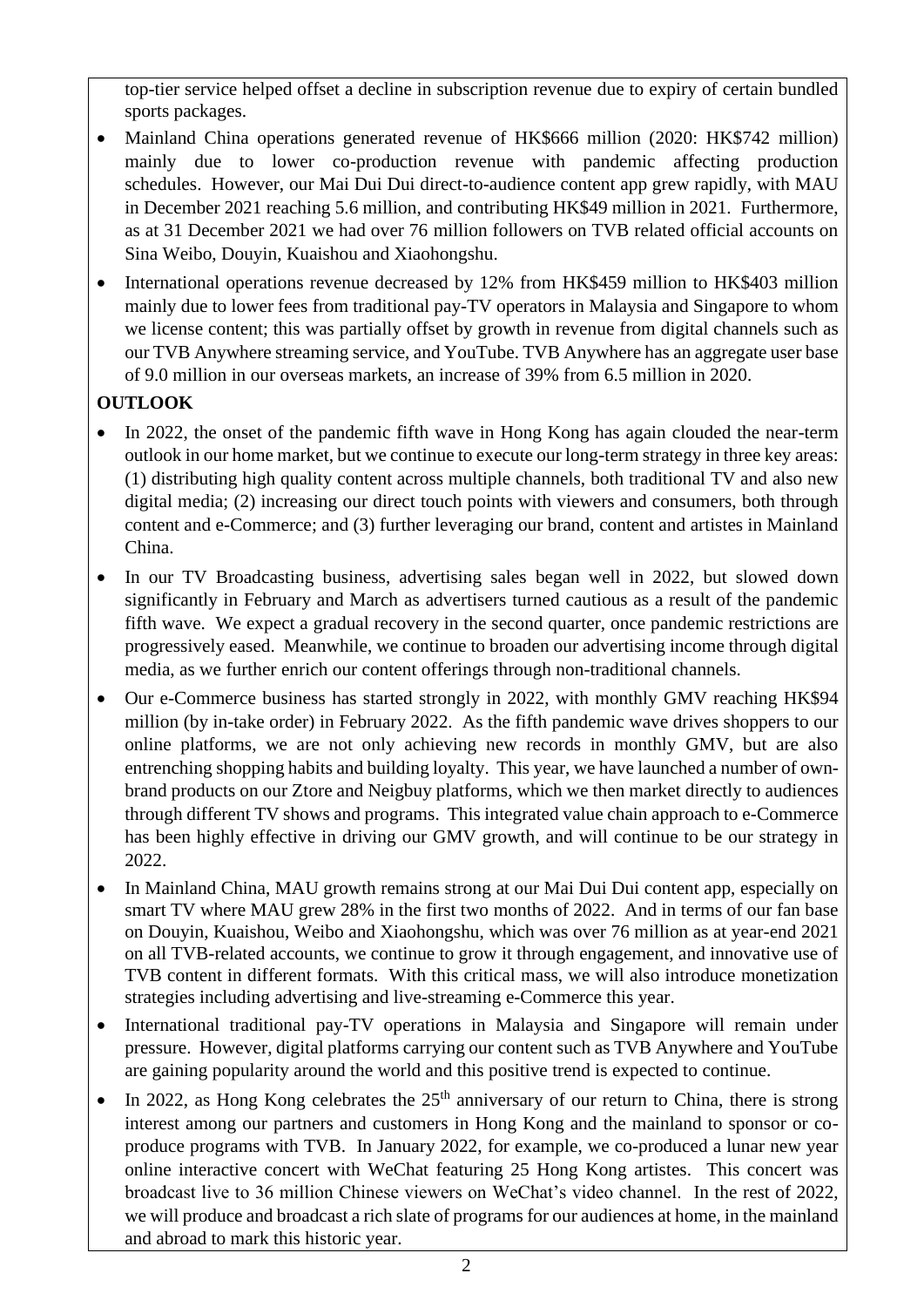## **KEY FINANCIALS**

| <b>Revenue</b><br>Hong Kong TV Broadcasting<br><b>OTT</b> Streaming<br>e-Commerce business<br><b>Mainland China operations</b><br>International operations                   | 2021<br><b>HK\$'000</b><br>2,898,622<br>1,224,522<br>367,286<br>238,067<br>665,509<br>403,238 | 2020<br><b>HK\$'000</b><br>2,724,200<br>1,081,118<br>412,407<br>29,258<br>742,214<br>459,203 |
|------------------------------------------------------------------------------------------------------------------------------------------------------------------------------|-----------------------------------------------------------------------------------------------|----------------------------------------------------------------------------------------------|
| <b>Total operating costs</b><br>Cost of sales<br>Selling, distribution and transmission costs<br>General and administrative expenses                                         | 3,707,223<br>2,176,788<br>640,456<br>889,979                                                  | 3,252,856<br>1,876,968<br>591,017<br>784,871                                                 |
| <b>Other revenues</b>                                                                                                                                                        | 14,183                                                                                        | 223,399                                                                                      |
| Other gains, net                                                                                                                                                             | 73,471                                                                                        | 23,785                                                                                       |
| <b>EBITDA</b><br>Hong Kong TV Broadcasting<br><b>OTT</b> Streaming<br>-<br>e-Commerce business<br><b>Mainland China operations</b><br>International operations               | (313,621)<br>(570, 447)<br>36,801<br>(92, 884)<br>189,425<br>123,484                          | 74,228<br>(548, 476)<br>107,847<br>(4,157)<br>263,477<br>255,537                             |
| <b>Reconciliation from EBITDA to loss before income tax:</b>                                                                                                                 |                                                                                               |                                                                                              |
| <b>EBITDA</b><br>Depreciation and amortisation<br>Finance cost<br>Interest income<br>Gain on disposal of properties<br>Impairment loss on receivables from a joint venture   | (313,621)<br>(413, 407)<br>(106, 372)<br>153,204                                              | 74,228<br>(395, 777)<br>(100, 849)<br>160,585<br>26,931<br>(13,500)                          |
| Impairment loss net of gain/loss on disposal of other<br>financial assets at amortsied cost<br>Share of profits of joint ventures<br>Share of profits/(losses) of associates | (80, 450)<br>290<br>1,621                                                                     | (95,903)<br>779<br>(1,180)                                                                   |
| Loss before income tax<br>Income tax credit                                                                                                                                  | (758, 735)<br>101,639                                                                         | (344, 686)<br>87,578                                                                         |
| Loss for the year                                                                                                                                                            | (657,096)                                                                                     | (257, 108)                                                                                   |
| Loss attributable to equity holders of the Company                                                                                                                           | (646, 735)                                                                                    | (280, 881)                                                                                   |
| Loss per share (basic and diluted) for loss attributable<br>to equity holders of the Company during the year                                                                 | <b>HK\$(1.48)</b>                                                                             | HK\$(0.64)                                                                                   |
| Total assets<br><b>Total liabilities</b><br>Total equity                                                                                                                     | 31 Dec 2021<br><b>HK\$'000</b><br>7,649,790<br>3,056,630<br>4,593,160                         | 31 Dec 2020<br><b>HK\$'000</b><br>9,831,795<br>4,533,780<br>5,298,015                        |
| Bond securities at amortised cost<br>Cash and bank deposits<br><b>Borrowings</b>                                                                                             | 233,704<br>1,177,254<br>2,008,621                                                             | 510,556<br>3,335,398<br>3,752,647                                                            |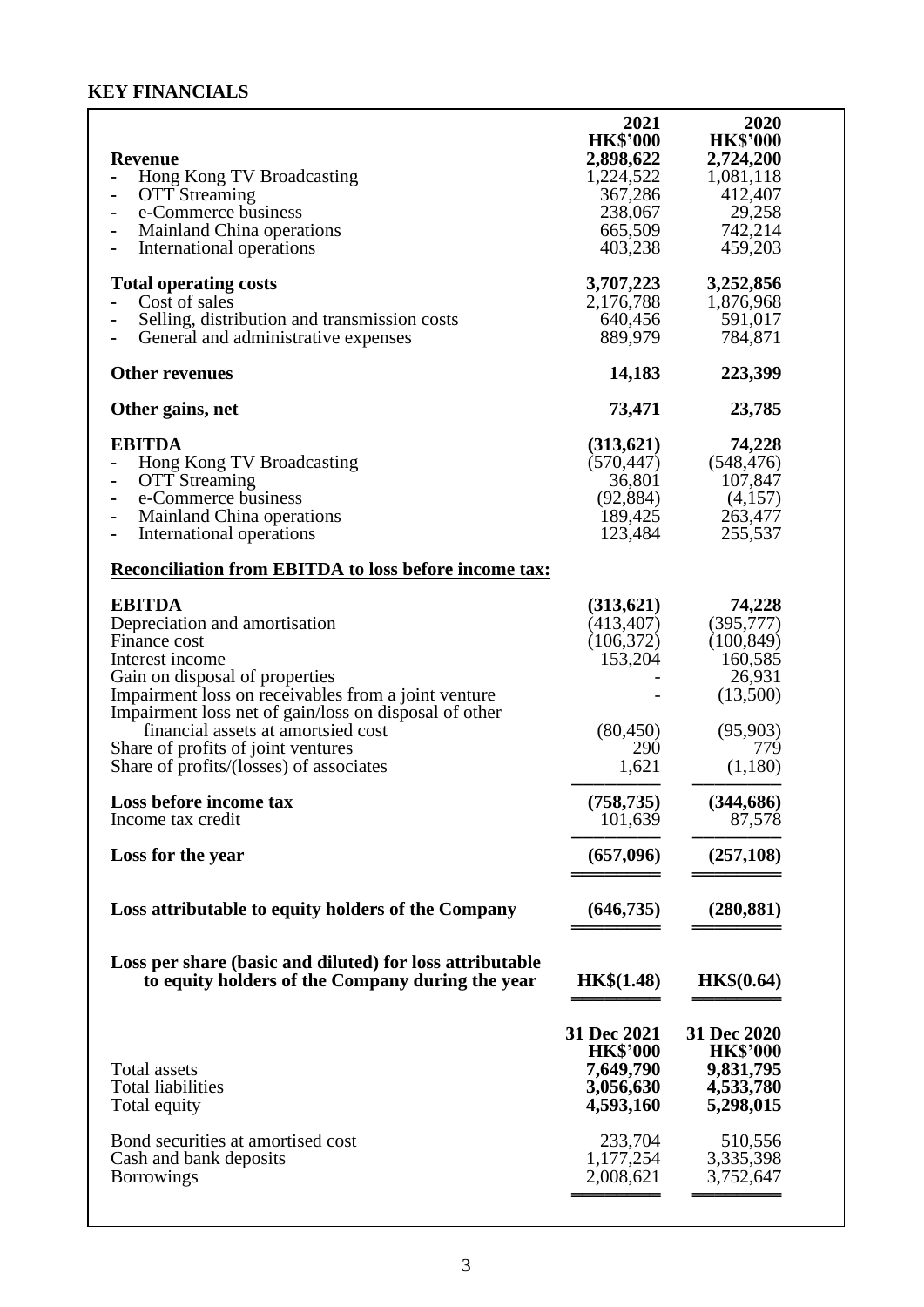## **FINANCIAL REVIEW**

Revenue of the Group increased from HK\$2,724 million to HK\$2,899 million, an increase of HK\$175 million or 6%, which was driven by:

- (a) improvement in advertising revenue from the Hong Kong TV Broadcasting segment from HK\$881 million to HK\$1,024 million (+HK\$143 million or 16%);
- (b) expansion of e-Commerce revenue from HK\$29 million to HK\$238 million with the consolidation of the post-acquisition results of Ztore (+HK\$209 million or 721%); which was offset by
- (c) decline in co-production revenue from Mainland China Operations from HK\$321 million to HK\$195 million (-HK\$126 million or -39%); and
- (d) reduction in overseas licensing income, leading to a fall in revenue from International Operations from HK\$459 million to HK\$403 million (-HK\$56 million or -12%).

Cost of sales increased from HK\$1,877 million to HK\$2,177 million, an increase of 16%. Included in cost of sales were the cost of programmes and film rights (both self-produced and acquired) which amounted to HK\$1,498 million (2020: HK\$1,371 million). In addition to the aforementioned content costs, our cost of sales in 2021 also has a new cost of goods sold component of HK\$143 million (2020: nil) arising from the consolidation of newly acquired Ztore Group, whose sales currently consists of nearly 100% self-owned inventory.

Selling, distribution and transmission costs increased from HK\$591 million to HK\$640 million, an increase of 8%. This increase was mainly related to higher overheads for the growing e-Commerce business and higher sales commission on the back of increased advertising revenue.

General and administrative expenses increased from HK\$785 million to HK\$890 million, an increase of 13%. The increase was mainly driven by our continuing effort strengthen and refresh our creative talent pool and management resources, albeit in a disciplined manner, as we position ourselves for long-term growth.

Overall, total costs (comprising cost of sales, selling and distribution costs and general and administrative expenses) increased from HK\$3,253 million to HK\$3,707 million, an increase of 14%, after acquisition of Ztore Group and continuous investments in our content offerings and talent pool.

Other revenues dropped from HK\$223 million to HK\$14 million, mainly reflected the one-off Government's wage subsidies in 2020 of HK\$202 million not being repeated in 2021.

Other net gains increased by HK\$49 million from HK\$24 million to HK\$73 million, which was mainly due to a one-off refund of HK\$70 million for capital gain tax from the disposal of prior years' Taiwan properties (2020: a one-off gain on disposal of Taiwan properties of HK\$27 million not repeated in 2021).

Due to the above factors, adjusted EBITDA for the year deteriorated to a loss of HK\$314 million, down from a positive HK\$74 million in 2020. This setback notwithstanding, we continue to transform our business in key aspects, as we position ourselves for long-term growth. Our investment in creative and management talents this past year, and our strategic bulking up of the e-Commerce business, creates new opportunities for us to leverage the TVB brand further in the years to come.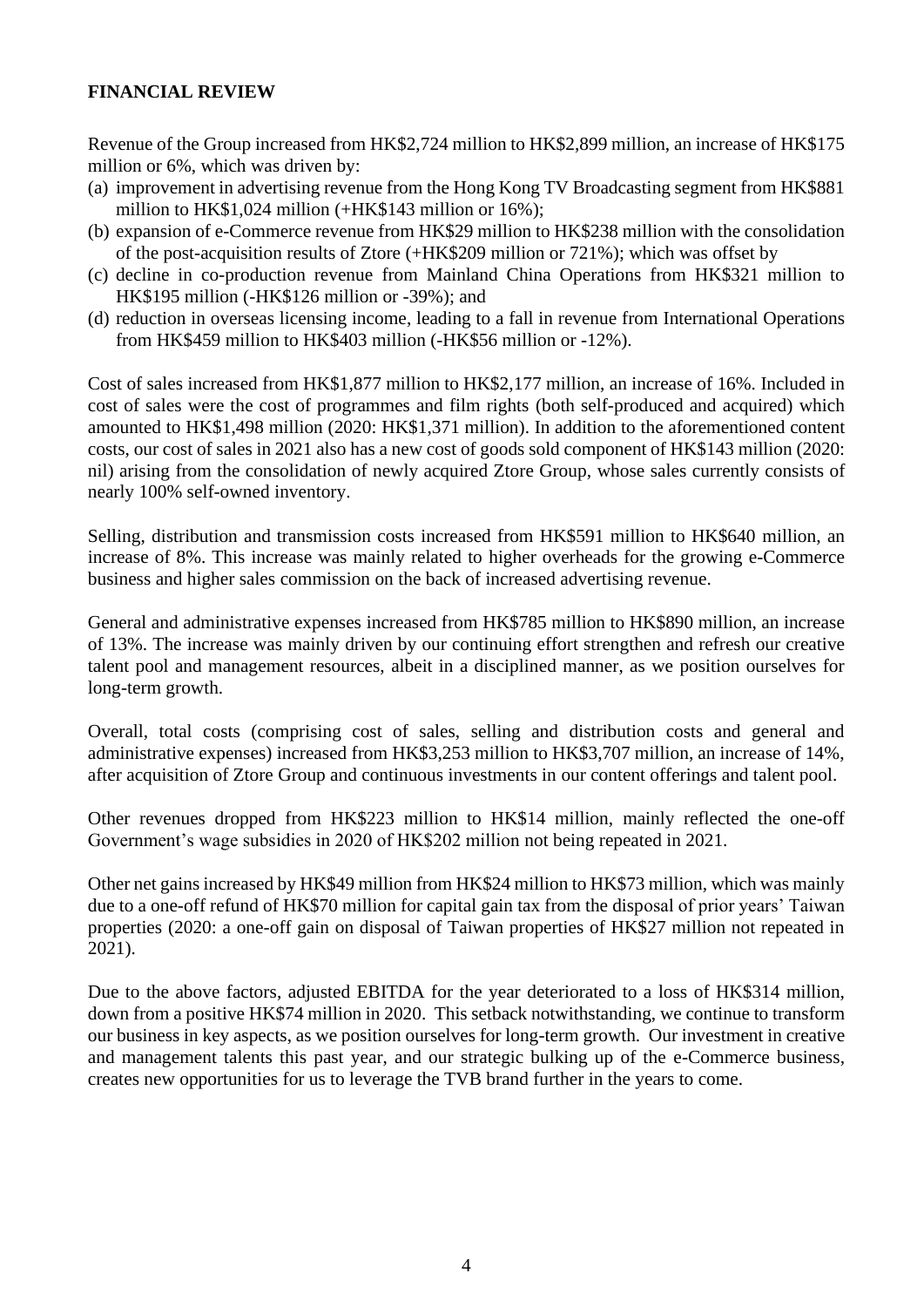## **OUTLOOK**

- In 2022, the onset of the pandemic fifth wave in Hong Kong has again clouded the near-term outlook in our home market, but we continue to execute our long-term strategy in three key areas: (1) distributing high quality content across multiple channels, both traditional TV and also new digital media; (2) increasing our direct touch points with viewers and consumers, both through content and e-Commerce; and (3) further leveraging our brand, content and artistes in Mainland China.
- In our TV Broadcasting business, advertising sales began well in 2022, but slowed down significantly in February and March as advertisers turned cautious as a results of the pandemic fifth wave. We expect a gradual recovery in the second quarter, once pandemic restrictions are progressively eased. Meanwhile, we continue to broaden our advertising income through digital media, as we further enrich our content offerings through non-traditional channels.
- Our e-Commerce business has started strongly in 2022, with monthly GMV reaching HK\$94 million (by in-take order) in February 2022. As the fifth pandemic wave drives shoppers to our online platforms, we are not only achieving new records in monthly GMV, but are also entrenching shopping habits and building loyalty. This year, we have launched a number of own-brand products on our Ztore and Neigbuy platforms, which we market directly to audiences through our TV shows and programs. This integrated value chain approach to e-Commerce has been highly effective in driving our GMV growth, and will continue to be our strategy in 2022.
- In Mainland China, MAU growth remains strong at our Mai Dui Dui content app, especially on smart TV where MAU grew 28% in the first two months of 2022. And in terms of our fan base on Douyin, Kuaishou, Weibo and Xiaohongshu, which was over 76 million as at year-end 2021 on all TVB-related accounts, we continue to grow it through engagement, and innovative use of TVB content in different formats. With this critical mass, we will also introduce monetization strategies including advertising and live-streaming e-Commerce this year.
- International traditional pay-TV operations in Malaysia and Singapore will remain under pressure. However, digital platforms carrying our content such as TVB Anywhere and YouTube are gaining popularity around the world and this positive trend is expected to continue.
- In 2022, as Hong Kong celebrates the  $25<sup>th</sup>$  anniversary of our return to China, there is strong interest among our partners and customers in Hong Kong and the mainland to sponsor or co-produce programs with TVB. In January 2022, for example, we co-produced a lunar new year online interactive concert with WeChat featuring 25 Hong Kong artistes. This concert was broadcast live to 36 million Chinese viewers on WeChat's video channel. In the rest of 2022, we will produce and broadcast a rich slate of programs for our audiences at home, in the mainland and abroad to mark this historic year.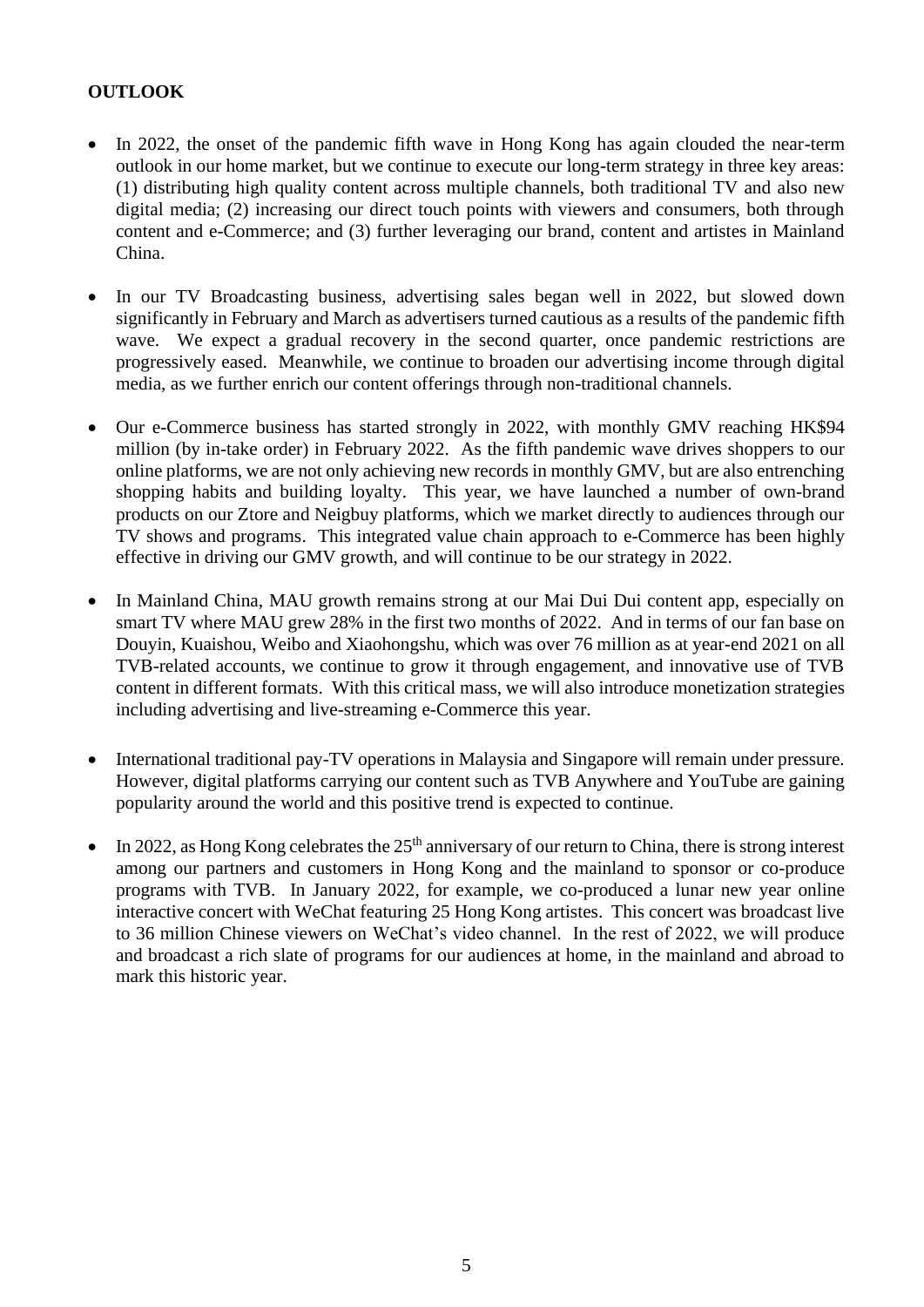#### **SEGMENT RESULTS**

#### **Hong Kong TV Broadcasting**

|                                | 2021                | 2020         | Year-on-    |
|--------------------------------|---------------------|--------------|-------------|
| For the year ended 31 December | <b>HK\$</b> million | HK\$ million | year change |
| Segment revenue                | 1,225               | 1,082        | 3%          |
| Segment EBITDA                 | (570)               | (548)        | $-4%$       |

Segment revenue from Hong Kong TV Broadcasting increased from HK\$1,082 million to HK\$1,225 million, a growth of 13%, attributed to an increase in income from advertisers of HK\$143 million or 16% from HK\$881 million to HK\$1,024 million. With the improvement of advertising revenue in Hong Kong, the Group continued to invest into contents to enrich our programme offerings resulting in a higher content cost. Hence, this segment reported a mild decrease of EBITDA by 4% from a negative HK\$548 million in 2020 to a negative HK\$570 million in 2021.

#### **OTT Streaming**

|                                | 2021                | 2020         | Year-on-    |
|--------------------------------|---------------------|--------------|-------------|
| For the year ended 31 December | <b>HK\$</b> million | HK\$ million | year change |
| Segment revenue                | 367                 | 412          | $-11\%$     |
| Segment EBITDA                 | 37                  | 108          | $-66\%$     |

Segment revenue from OTT Streaming, i.e. myTV SUPER, decreased from HK\$412 million to HK\$367 million, a drop of 11%. Despite the adverse impact caused by the pandemic, the subscription revenue maintained at a similar level of approximately HK\$300 million as last year, as growth in subscribers of our myTV Gold top-tier service helped offset decline in subscription income due to expiry of certain bundled sports packages. With the weaker demand of advertising arising partly from rotation by some advertisers into our broadcast TV slots to take advantage of special offers, advertising revenue dropped by HK\$41 million from HK\$105 million to HK\$64 million. In the absence of wage subsidies and mild increase of content spends, this segment reported an EBITDA of HK\$37 million during the year (2020: HK\$108 million).

#### **e-Commerce business**

| For the year ended 31 December | 2021<br><b>HK\$</b> million | 2020<br>HK\$ million | <b>Year-on-</b><br>year change |
|--------------------------------|-----------------------------|----------------------|--------------------------------|
| Segment revenue                | 238                         | 29                   | 721%                           |
| Segment EBITDA                 | (93)                        | $\left( 4\right)$    | N/A                            |

Segment revenue from e-Commerce increased from HK\$29 million to HK\$238 million after acquisition of Ztore Group in late August 2021. Despite the post-acquisition results of Ztore increased the loss of e-Commerce business segment, Ztore has already been generating synergies with rest of the Group's businesses. During the year, this segment reported a negative EBITDA of HK\$93 million (2020: a negative EBITDA of HK\$4 million).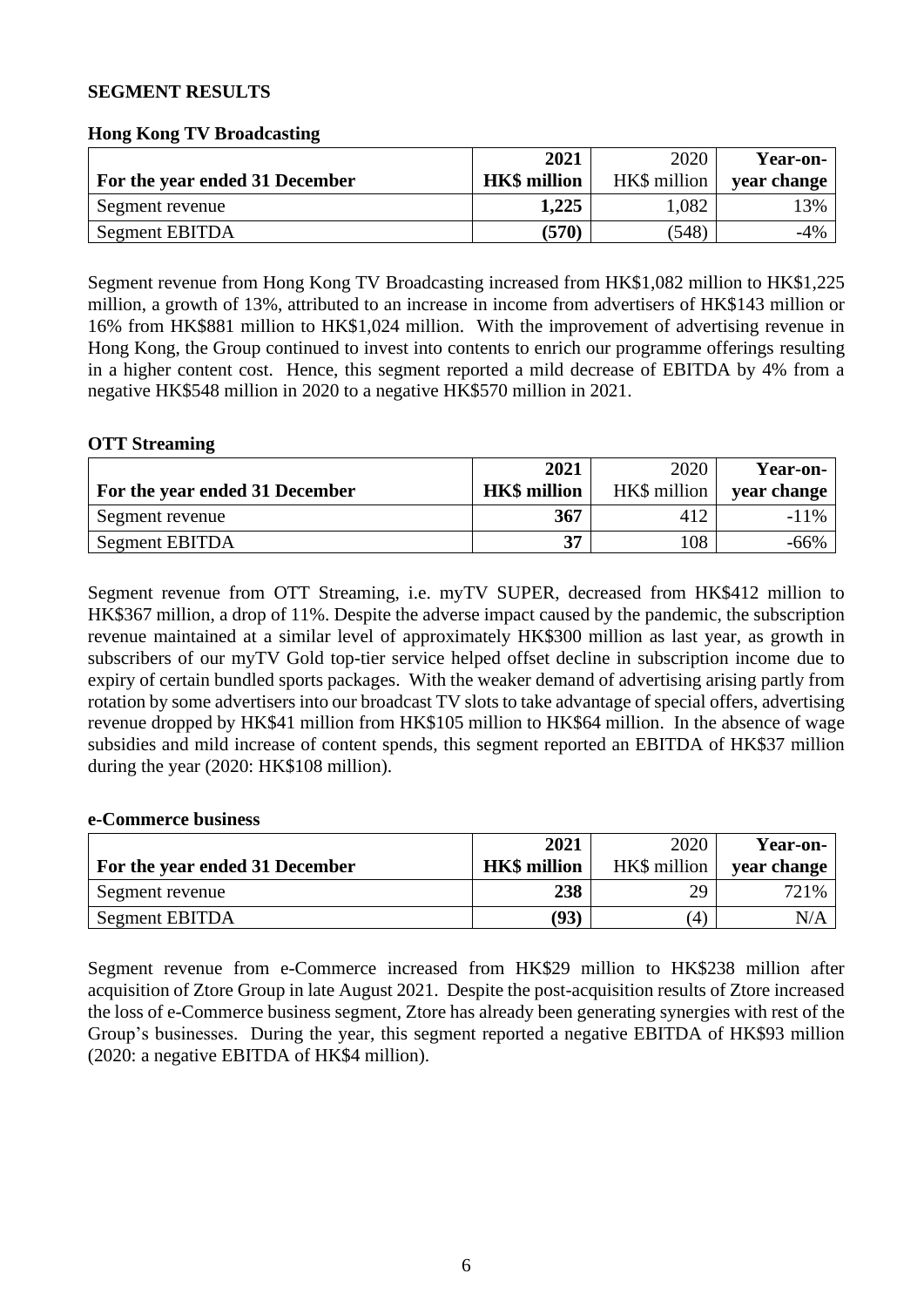## **Mainland China operations**

|                                | 2021                | 2020         | Year-on-    |
|--------------------------------|---------------------|--------------|-------------|
| For the year ended 31 December | <b>HK\$</b> million | HK\$ million | vear change |
| Segment revenue                | 666                 | 742          | $-10\%$     |
| Segment EBITDA                 | 189                 | 263          | $-28%$      |

Segment revenue from Mainland China operations decreased from HK\$742 million to HK\$666 million. The drop of 10% was due to a lower revenue from drama co-production projects with a decline in coproduction revenue of HK\$126 million. However, digital income from mainland China increased 11% from HK\$403 million to HK\$450 million, as the Mai Dui Dui (埋堆堆) app service has gained popularity in 2021 as a result of the increased efforts in online promotion and content enhancements. This segment recorded an EBITDA of HK\$189 million during the year (2020: HK\$263 million).

#### **International operations**

|                                | 2021                | 2020         | <b>Year-on-</b> |
|--------------------------------|---------------------|--------------|-----------------|
| For the year ended 31 December | <b>HK\$</b> million | HK\$ million | vear change     |
| Segment revenue                | 403                 | 459          | $-12\%$         |
| Segment EBITDA                 | 123                 | 255          | $-52\%$         |

Segment revenue from International operations decreased from HK\$459 million to HK\$403 million, mainly attributable to the decreased licence fees from pay TV customers in Malaysia and Singapore, which was partially offset by the mild increase of subscription of TVB Anywhere. As COVID-19 pandemic still weakened overseas market, this segment recorded a drop of EBITDA of HK\$132 million from HK\$255 million in 2020 to HK\$123 million in 2021.

## **LOSS ATTRIBUTABLE TO EQUITY HOLDERS**

The Group's loss attributable to equity holders for the year totalled HK\$647 million (2020: loss of HK\$281 million), which was attributed by increased costs and the absence of the government wage subsidy of HK\$202 million received in 2020.

## **LOSS PER SHARE**

Loss per share is calculated based on the Group's loss attributable to equity holders of the Company of HK\$647 million (2020: HK\$281 million) and 438,000,000 shares in issue throughout the years ended 31 December 2021 and 2020, giving a basic and diluted loss per share of HK\$1.48 respectively (2020: loss per share of HK\$0.64).

## **DIVIDENDS PER SHARE**

The Board of Directors did not recommend the payment of a dividend for the year ended 31 December 2021.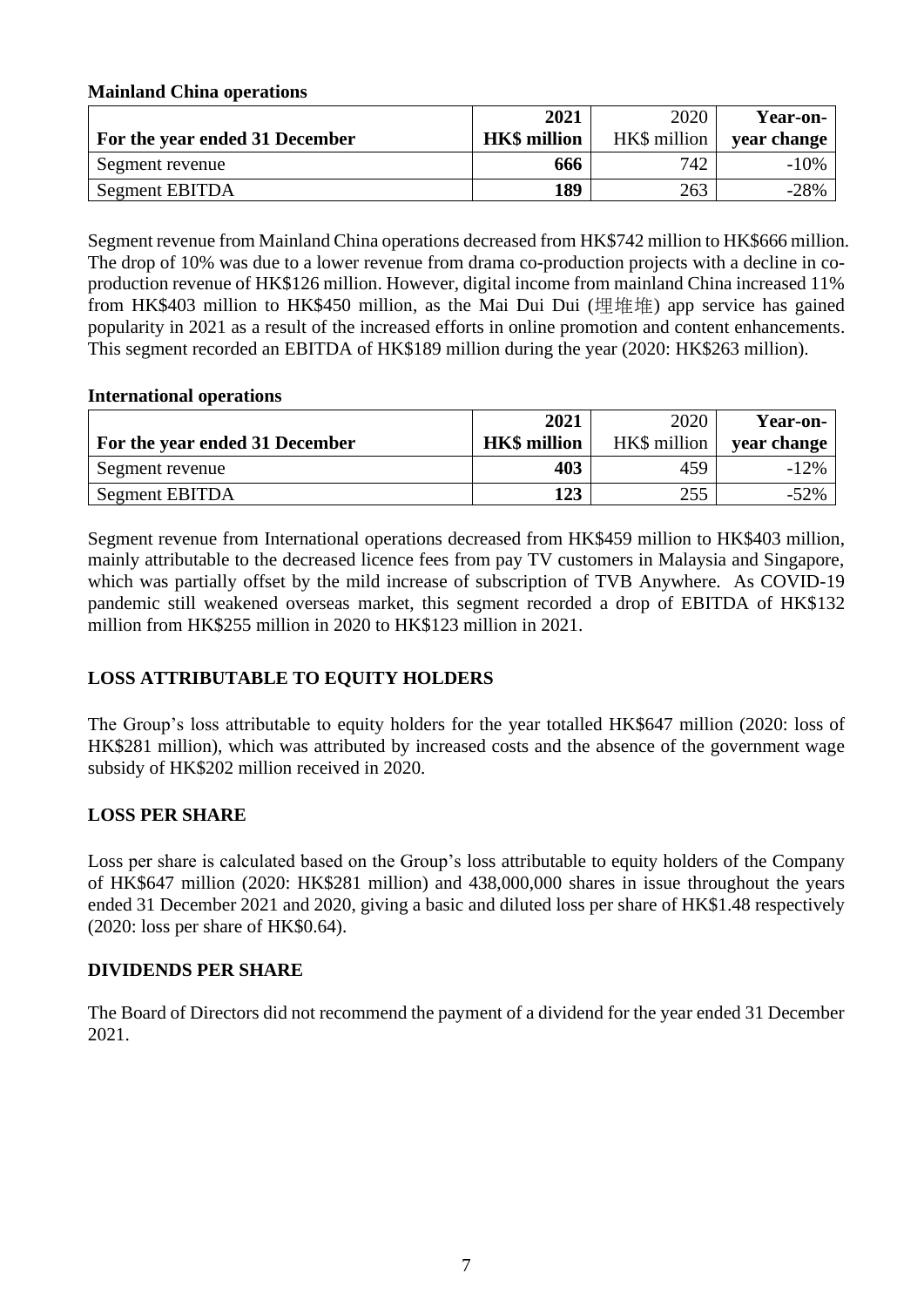#### **INTEREST INCOME**

Interest income totalled HK\$153 million for the year (2020: HK\$161 million), which comprised interest income from the Company's investment portfolio and fixed bank deposits as well as interest income from the promissory note to Imagine Tiger Television ("ITT").

## **FINANCE COSTS**

Finance costs totalled HK\$106 million for the year (2020: HK\$101 million), which mainly comprised of 9-month interest costs of the US\$500 million 3.625% notes issued by TVB Finance Limited matured in October 2021 ("TVB Notes") and the full-year effect of finance costs incurred for the US\$250 million term loan from a bank drawn down in July 2020.

## **INCOME TAX**

The Group recorded an income tax credit of HK\$102 million (2020: HK\$88 million), arising mainly from deferred income tax assets arising from the tax losses of the Hong Kong TV Broadcasting segment during the year. Whilst TVB's main business in Hong Kong is subject to a profits tax rate at 16.5%, the Group's major overseas subsidiaries whose effective tax rates vary from 0% to 30%. The Group's overall effective tax rate for the year was 13.3% (2020: 25.4%).

## **LIQUIDITY AND FINANCIAL RESOURCES**

The Group continued to maintain a strong financial position as at 31 December 2021 despite a loss recorded during the year. Total equity stood at HK\$4,593 million (31 December 2020: HK\$5,298 million). There had been no change in the share capital of the Company, with 438,000,000 ordinary shares in issue.

The Group had unrestricted bank and cash balances of HK\$1,177 million (31 December 2020: HK\$3,335 million). About 63% of the unrestricted bank and cash balances (approximately HK\$746 million) were maintained in overseas subsidiaries for their daily operations. Unrestricted bank deposits and cash balances held by the Group were denominated mainly in Hong Kong dollars, Renminbi, US dollars and New Taiwan dollars.

At 31 December 2021, the Group's net current assets amounted to HK\$1,243 million (2020: HK\$3,834 million), mainly due to the re-classification of a 3-year bank loan to current liabilities as at year-end. The current ratio, expressed as the ratio of current assets to current liabilities, was 1.4 at 31 December 2021 (2020: 2.5).

Borrowings at 31 December 2021 totalled HK\$2,009 million (31 December 2020: HK\$3,753 million) which composed a bank loan of HK\$1,948 million and other borrowings of HK\$61 million. The reduction was mainly due to the redemption of the TVB Notes with outstanding balance of US\$235 million in October 2021. At 31 December 2021, the Group's gearing ratio, expressed as a ratio of net debt to total equity, was 19.2% (2020: 8.6%)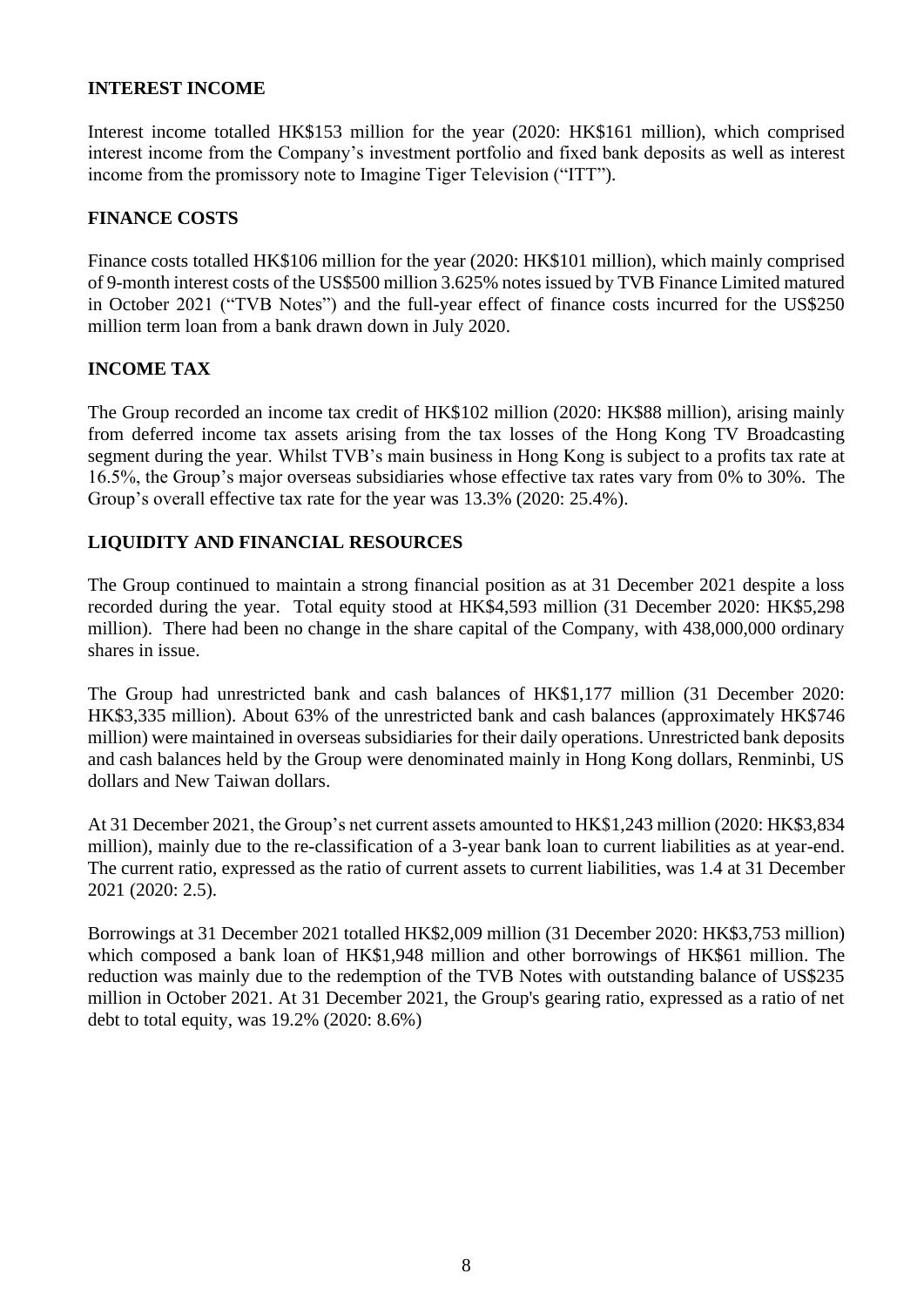#### **BOND PORTFOLIO**

As at 31 December 2021, the Company's portfolio of fixed income securities amounted to HK\$234 million (31 December 2020: HK\$511 million), which were classified under "Bond securities at amortised cost". They were issued by issuers which are listed or unlisted in Hong Kong or overseas, and in aggregate, carry a weighted average yield to maturity of 3.8% per annum (31 December 2020: 3.9%) and have ranges of maturity dates with the last maturity date of 23 January 2027. As at 31 December 2021, the investment portfolio is made up of a total of 8 (31 December 2020: 15) issuers of fixed income securities. The largest investment in fixed income securities within the portfolio represented approximately 0.7% (31 December 2020: 0.8%) of the total assets of the Group. The interest income recognised during the year from the bond securities at amortised cost amounted to HK\$14 million (2020: HK\$40 million). Around 39% of bond securities were disposed of during the year which incurred a loss of HK\$3 million (2020: a gain of HK\$22 million).

In the process of winding down the bond portfolio, a non-cash impairment losses of HK\$77 million (2020: HK\$118 million) were made for the legacy bond portfolio due to a slowdown in the Mainland China property market. These impairment losses were made after considering the gradual increase in credit risk of the bond portfolio under the COVID-19 environment and the latest development of certain credit-impaired bond securities.

#### **CAPITAL COMMITMENTS**

At 31 December 2021, the Group had capital commitments totalling HK\$101 million (2020: HK\$56 million), mainly for the enhancement or replacement of transmission and production related equipments.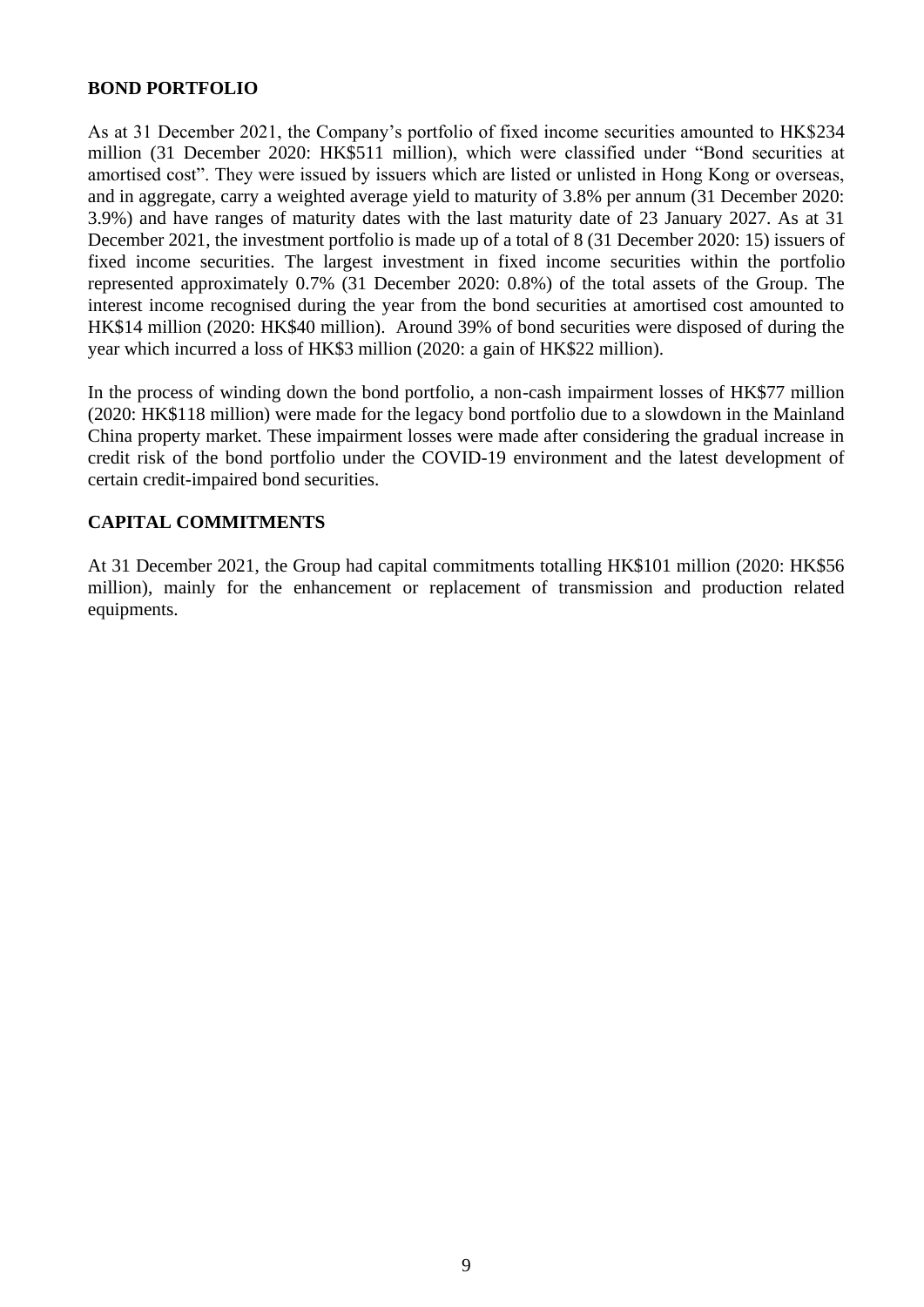## **CONSOLIDATED INCOME STATEMENT FOR THE YEAR ENDED 31 DECEMBER 2021**

|                                                                                                              | <b>Note</b>    | 2021<br><b>HK\$'000</b> | 2020<br><b>HK\$'000</b> |
|--------------------------------------------------------------------------------------------------------------|----------------|-------------------------|-------------------------|
| Revenue                                                                                                      | $\overline{2}$ | 2,898,622               | 2,724,200               |
| Cost of sales                                                                                                |                | (2,176,788)             | (1,876,968)             |
| <b>Gross profit</b>                                                                                          |                | 721,834                 | 847,232                 |
| Other revenues                                                                                               | $\overline{2}$ | 14,183                  | 223,399                 |
| Interest income                                                                                              | $\overline{2}$ | 153,204                 | 160,585                 |
| Selling, distribution and transmission costs                                                                 |                | (640, 456)              | (591, 017)              |
| General and administrative expenses                                                                          |                | (889, 979)              | (784, 871)              |
| Other gains, net                                                                                             |                | 73,471                  | 23,785                  |
| (Loss)/gain on disposal of other financial assets at<br>amortised cost                                       | 10             | (3, 450)                | 22,097                  |
| Impairment loss on other financial assets at amortised cost                                                  |                | (77,000)                | (118,000)               |
| Impairment loss on trade and other receivables                                                               |                | (6,081)                 | (13, 146)               |
| Finance costs                                                                                                | $\overline{4}$ | (106,372)               | (100, 849)              |
| Share of profits of joint ventures                                                                           |                | 290                     | 779                     |
| Impairment loss on receivables from a joint venture                                                          |                |                         | (13,500)                |
| Share of profits/(losses) of associates                                                                      |                | 1,621                   | (1,180)                 |
| Loss before income tax                                                                                       | 5              | (758, 735)              | (344, 686)              |
| Income tax credit                                                                                            | 6              | 101,639                 | 87,578                  |
| Loss for the year                                                                                            |                | (657,096)               | (257, 108)              |
| (Loss)/profit attributable to:<br>Equity holders of the Company<br>Non-controlling interests                 |                | (646, 735)<br>(10,361)  | (280, 881)<br>23,773    |
|                                                                                                              |                | (657,096)               | (257,108)               |
| Loss per share (basic and diluted) for loss attributable to<br>equity holders of the Company during the year | 7              | <b>HK\$(1.48)</b>       | HK\$(0.64)              |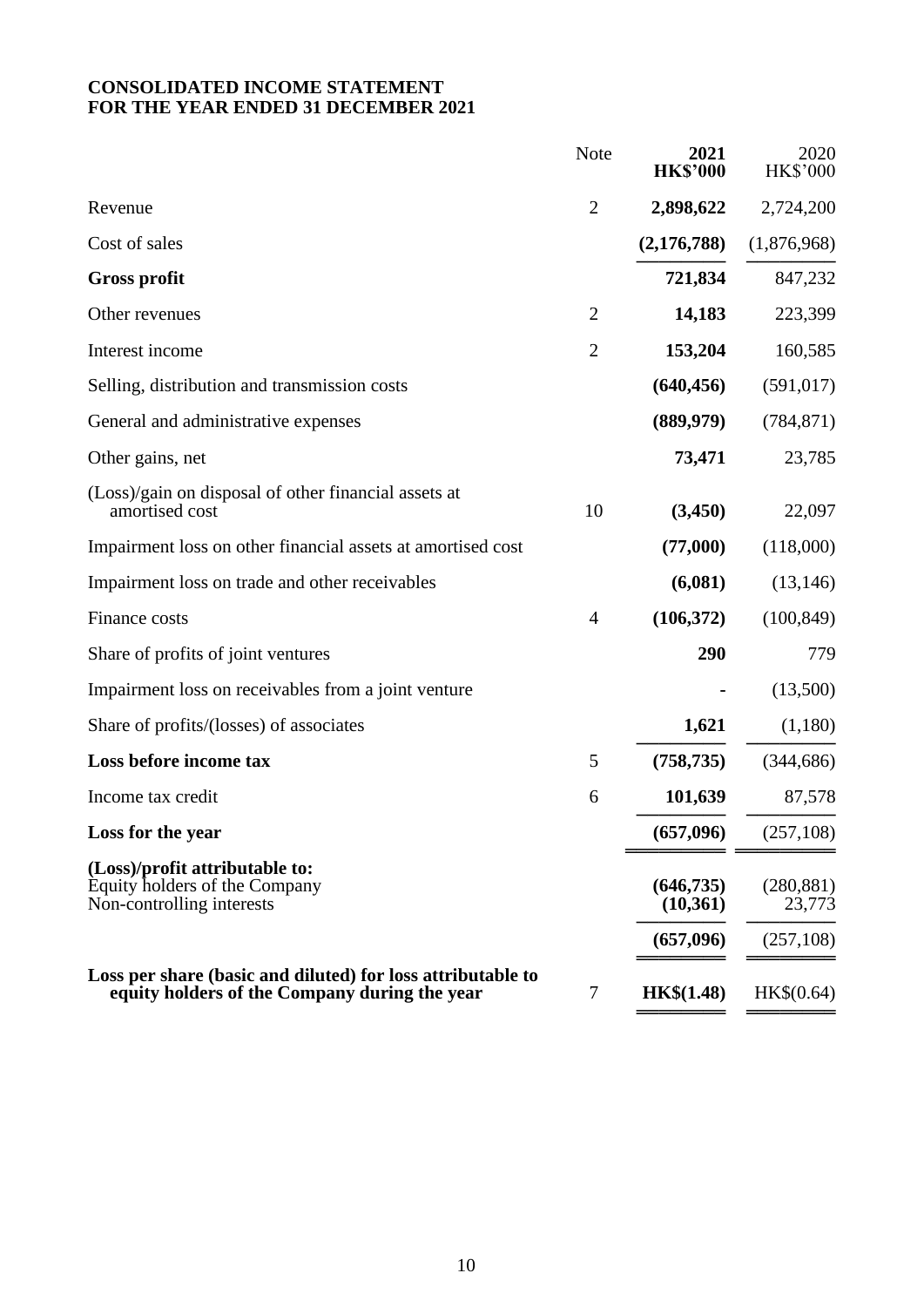## **CONSOLIDATED STATEMENT OF COMPREHENSIVE INCOME FOR THE YEAR ENDED 31 DECEMBER 2021**

|                                                                                                                                                                                                                                                                                                                                                           | 2021<br><b>HK\$'000</b>               | 2020<br><b>HK\$'000</b> |
|-----------------------------------------------------------------------------------------------------------------------------------------------------------------------------------------------------------------------------------------------------------------------------------------------------------------------------------------------------------|---------------------------------------|-------------------------|
| Loss for the year                                                                                                                                                                                                                                                                                                                                         | (657,096)                             | (257,108)               |
| Other comprehensive income:<br>Items that may be reclassified to profit or loss:<br>Exchange differences on translation of foreign operations<br><b>Subsidiaries</b><br>Joint ventures<br>Share of other comprehensive income of an associate<br>Reclassification adjustments of exchange differences to<br>profit or loss on liquidation of subsidiaries | 25,293<br>(1,210)<br>4,474<br>(1,347) | 33,027<br>958<br>11,039 |
| Other comprehensive income for the year, net of tax                                                                                                                                                                                                                                                                                                       | 27,210                                | 45,024                  |
| Total comprehensive loss for the year                                                                                                                                                                                                                                                                                                                     | (629, 886)                            | (212,084)               |
| Total comprehensive (loss)/income attributable to:<br>Equity holders of the Company<br>Non-controlling interests                                                                                                                                                                                                                                          | (624, 641)<br>(5,245)                 | (246, 942)<br>34,858    |
| Total comprehensive loss for the year                                                                                                                                                                                                                                                                                                                     | (629, 886)                            | (212,084)               |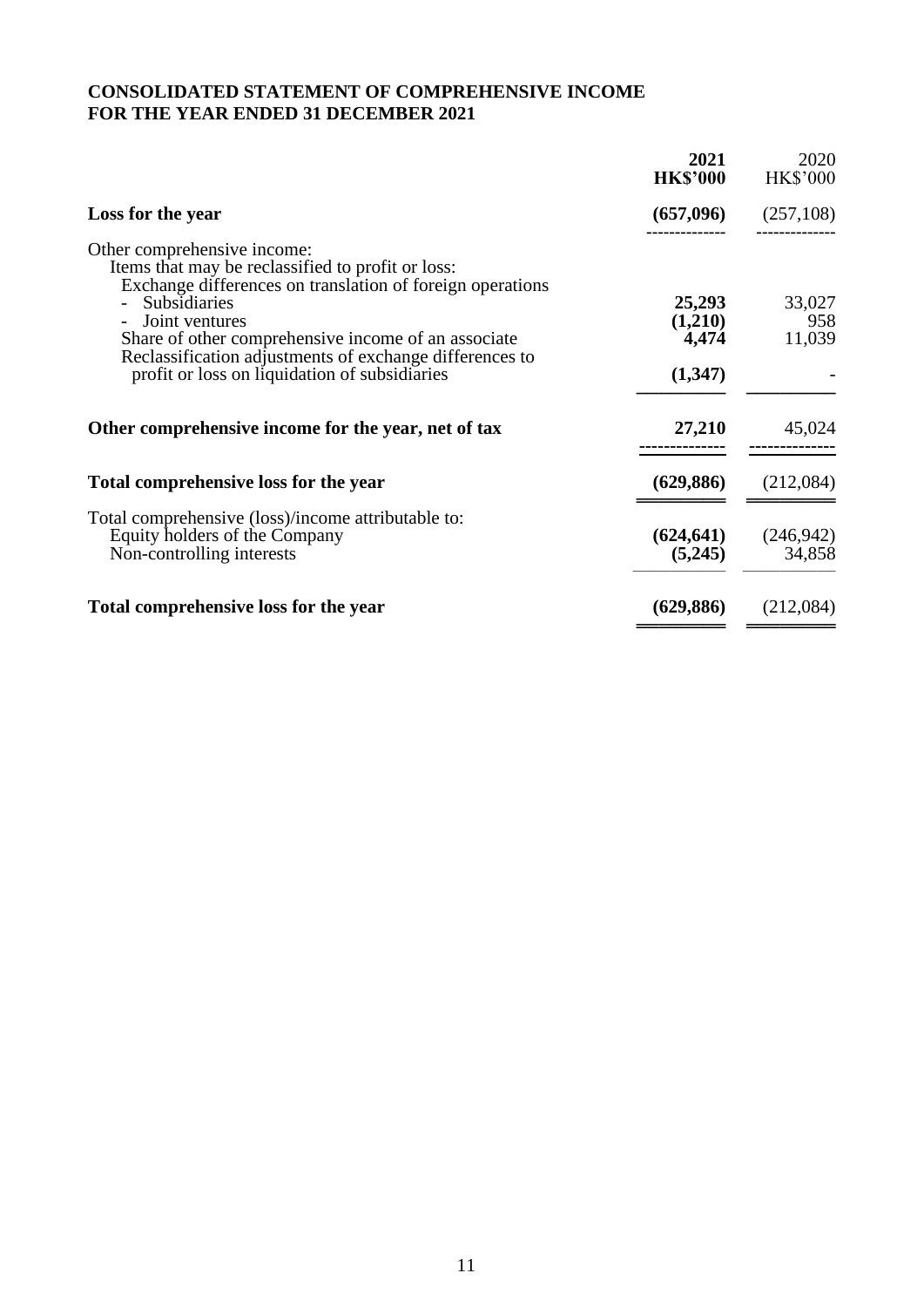## **CONSOLIDATED STATEMENT OF FINANCIAL POSITION AS AT 31 DECEMBER 2021**

|                                                            | <b>Note</b> | 2021<br><b>HK\$'000</b> | 2020<br><b>HK\$'000</b> |
|------------------------------------------------------------|-------------|-------------------------|-------------------------|
| <b>ASSETS</b>                                              |             |                         |                         |
| <b>Non-current assets</b>                                  |             |                         |                         |
| Property, plant and equipment                              |             | 1,396,753               | 1,610,955               |
| Investment properties                                      |             | 5,710                   | 8,447                   |
| Intangible assets                                          |             | 284,874                 | 219,608                 |
| Goodwill                                                   |             | 85,131                  |                         |
| Interests in joint ventures                                | 9           | 928,154                 | 824,706                 |
| Interests in associates                                    |             | 177,963                 | 171,868                 |
| Financial assets at fair value through other comprehensive |             |                         |                         |
| income                                                     |             | 17,052                  | 12,052                  |
| Bond securities at amortised cost                          | 10          | 205,270                 | 440,895                 |
| Financial assets at fair value through profit or loss      |             | 17,259                  |                         |
| Deferred income tax assets                                 |             | 283,917                 | 144,169                 |
| Prepayments                                                |             | 48,798                  | 31,360                  |
|                                                            |             |                         |                         |
| Total non-current assets                                   |             | 3,450,881               | 3,464,060               |
|                                                            |             |                         |                         |
| <b>Current assets</b>                                      |             |                         |                         |
| Programmes and film rights                                 |             | 1,326,003               | 1,267,064               |
| <b>Stocks</b>                                              |             | 83,605                  | 27,187                  |
| Trade receivables                                          | 11          | 1,001,696               | 1,095,596               |
| Other receivables, prepayments and deposits                |             | 556,013                 | 551,161                 |
| Movie investments                                          |             | 18,152                  | 19,454                  |
| Tax recoverable                                            |             | 7,752                   | 2,214                   |
| Bond securities at amortised cost                          | 10          | 28,434                  | 69,661                  |
| Bank deposits maturing after three months                  |             | 2,536                   | 1,997,763               |
| Cash and cash equivalents                                  |             | 1,174,718               | 1,337,635               |
|                                                            |             |                         |                         |
| Total current assets                                       |             | 4,198,909               | 6,367,735               |
|                                                            |             |                         |                         |
|                                                            |             |                         |                         |
| <b>Total assets</b>                                        |             | 7,649,790               | 9,831,795               |
| <b>EQUITY</b>                                              |             |                         |                         |
| Equity attributable to equity holders of the Company       |             |                         |                         |
| Share capital                                              |             | 664,044                 | 664,044                 |
| Other reserves                                             |             | 47,872                  | 175,644                 |
| Retained earnings                                          |             | 3,647,038               | 4,286,413               |
|                                                            |             |                         |                         |
|                                                            |             | 4,358,954               | 5,126,101               |
| <b>Non-controlling interests</b>                           |             | 234,206                 | 171,914                 |
| <b>Total equity</b>                                        |             | 4,593,160               | 5,298,015               |
|                                                            |             |                         |                         |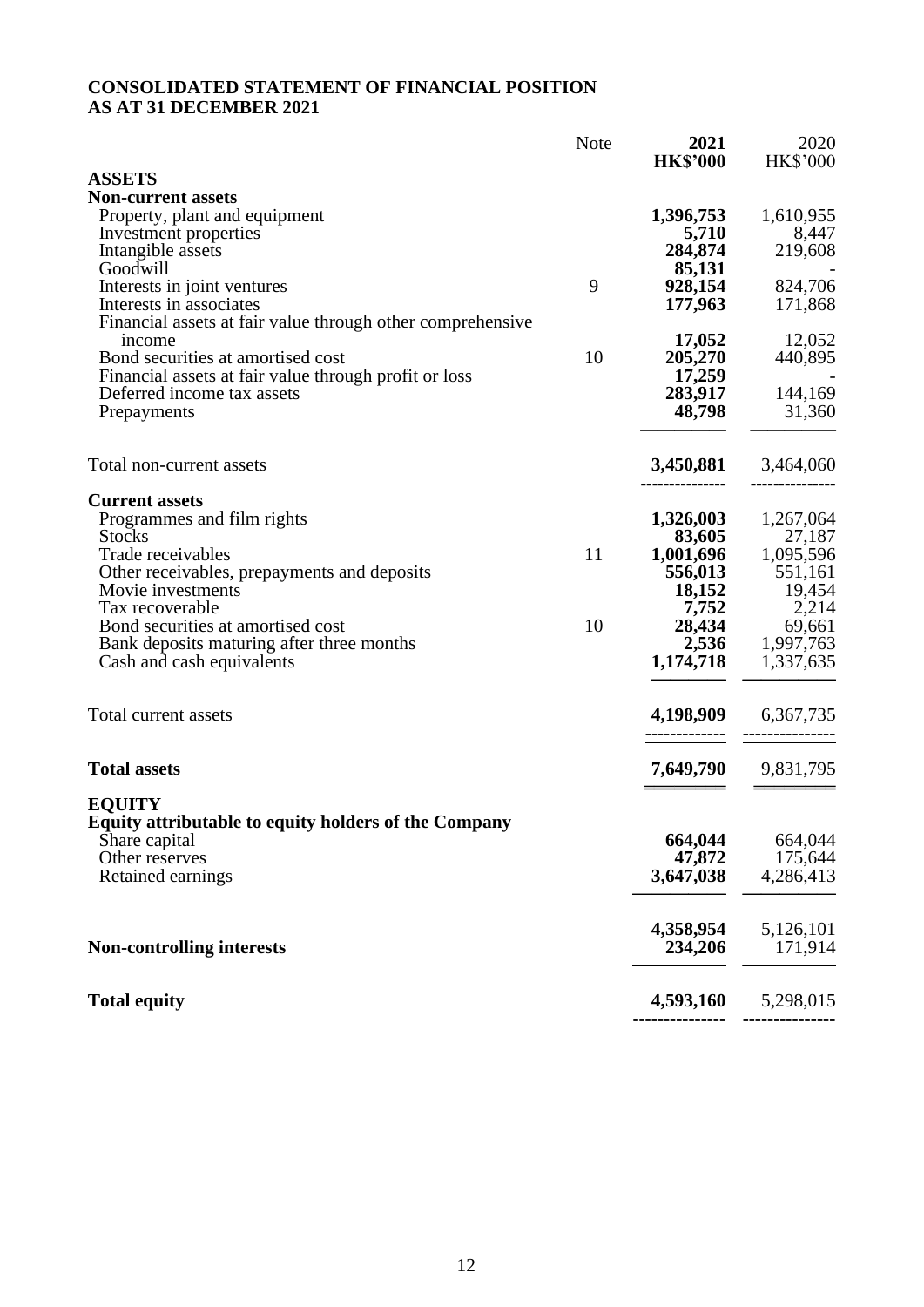#### **CONSOLIDATED STATEMENT OF FINANCIAL POSITION** (continued) **AS AT 31 DECEMBER 2021**

|                                                                           | <b>Note</b> | 2021<br><b>HK\$'000</b> | 2020<br><b>HK\$'000</b>             |
|---------------------------------------------------------------------------|-------------|-------------------------|-------------------------------------|
| <b>LIABILITIES</b><br><b>Non-current liabilities</b>                      |             |                         |                                     |
| <b>Borrowings</b><br>Lease liabilities<br>Deferred income tax liabilities | 12          | 15,934<br>66,801        | 1,934,958<br>18,038 9,505<br>55,436 |
| Total non-current liabilities                                             |             |                         | 100,773 1,999,899                   |
| <b>Current liabilities</b>                                                |             |                         |                                     |
| Trade and other payables and accruals<br>Written put option liabilities   | 13          | 768,198<br>140,000      | 624,392                             |
| Current income tax liabilities                                            |             | 22,927                  | 61,524                              |
| <b>Borrowings</b><br>Lease liabilities                                    | 12          | 32,045                  | 1,992,687 1,817,689<br>30,276       |
| Total current liabilities                                                 |             |                         | 2,955,857 2,533,881                 |
| <b>Total liabilities</b>                                                  |             | 3,056,630               | 4,533,780                           |
| <b>Total equity and liabilities</b>                                       |             | 7,649,790               | 9,831,795                           |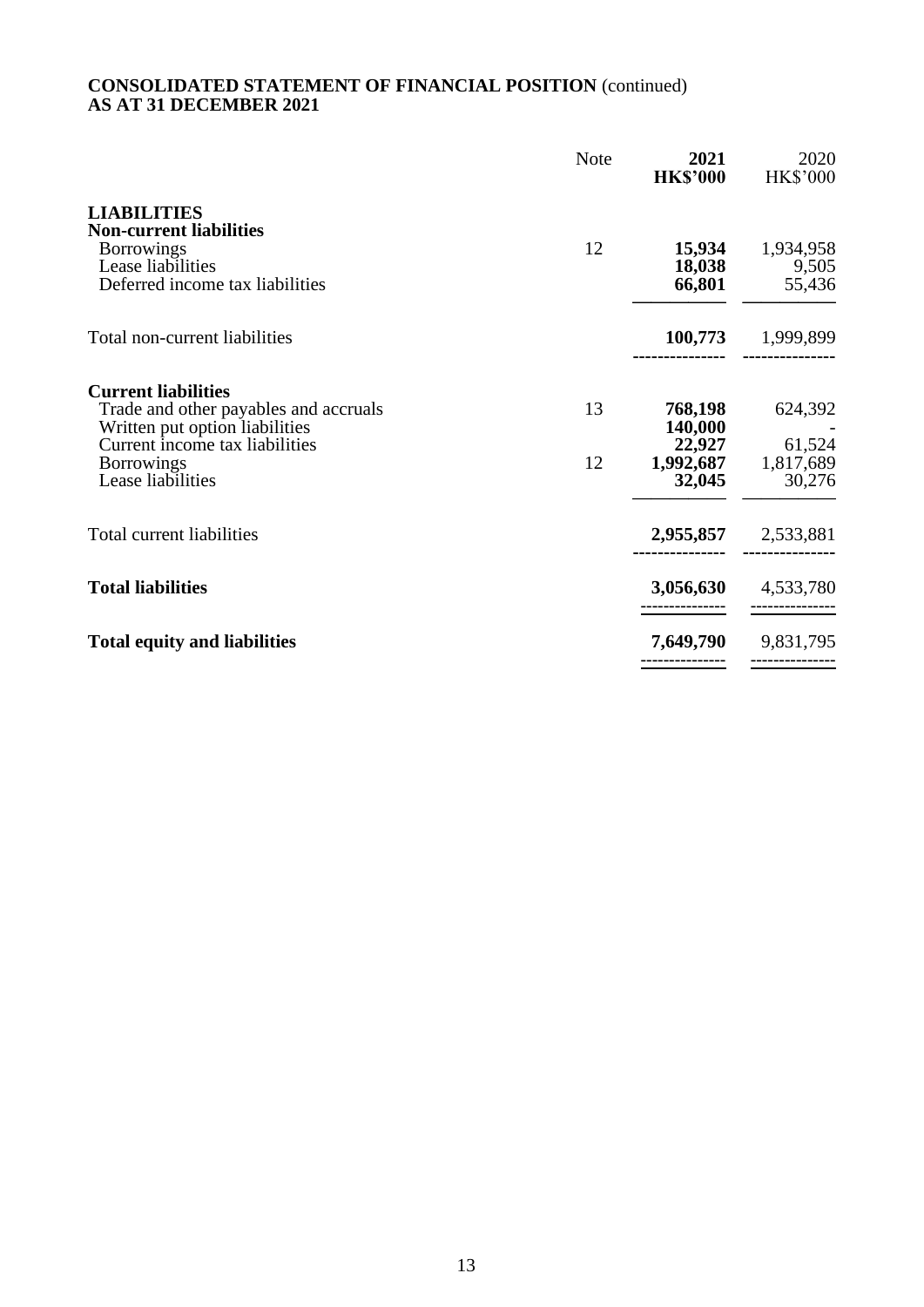#### **NOTES TO THE CONSOLIDATED FINANCIAL STATEMENTS**

#### **1. Basis of preparation and accounting policies**

The consolidated financial statements have been prepared in accordance with all applicable Hong Kong Financial Reporting Standards ("HKFRSs") and requirements of the Hong Kong Companies Ordinance Cap. 622. They have been prepared under the historical cost convention, except that some financial assets are stated at their fair values.

The financial information relating to the years ended 31 December 2021 and 2020 included in this preliminary announcement of annual results 2021 do not constitute the Company's statutory annual consolidated financial statements for those years but is derived from those financial statements. Further information relating to these statutory financial statements required to be disclosed in accordance with section 436 of the Companies Ordinance is as follows:

The Company will deliver the financial statements for the year ended 31 December 2021 to the Registrar of Companies as required by section 662(3) of, and Part 3 of Schedule 6 to, the Companies Ordinance in due course.

The Company's auditor has reported on the financial statements of the Group for both years. For the year ended 31 December 2021, the auditor's reports were unqualified; did not include a reference to any matters to which the auditor drew attention by way of emphasis without qualifying its reports; and did not contain a statement under sections 406(2), 407(2) or (3) of the Companies Ordinance.

During the year ended 31 December 2021, the Group incurred a loss for the year of HK\$657 million (2020: HK\$257 million) and a net cash used in operating activities of HK\$302 million (2020: net cash generated from operating activities of HK\$31 million).

As at 31 December 2021, there was non-compliance with a bank covenant under a loan agreement with a bank in relation to the ratio of consolidated net debt to consolidated EBITDA ("EBITDA covenant") in the financial year 2021. Subsequent to 31 December 2021, the Group has successfully obtained written waiver from the bank to waive the EBITDA covenant for the year ended 31 December 2021 and the year ending 31 December 2022 and not to exercise their rights to demand immediate repayment of the loan during the aforesaid period (further detailed in note 12). Based on cashflow projections for a period of not less than 12 months after 31 December 2021, the Directors consider that the Group will have adequate funds available to enable it to operate its business for the foreseeable future and consider it appropriate to prepare the consolidated financial statements on a going concern basis.

## **(a) New and amended standards adopted by the Group**

A number of new or amended standards became applicable for the current reporting period. The Group did not have to change its accounting policies or make retrospective adjustments as a result of adopting these standards, other than the early adoption of the amendment to HKFRS 16 "Covid-19-Related Rent Concessions beyond 30 June 2021".

#### **(b) New standards and interpretations not yet adopted**

Certain new accounting standards, amendments to accounting standards and interpretations have been published that are not mandatory for 31 December 2021 reporting periods and have not been early adopted by the Group. These standards, amendments or interpretations are not expected to have a material impact on the Group in the current or future reporting periods and on foreseeable future transactions.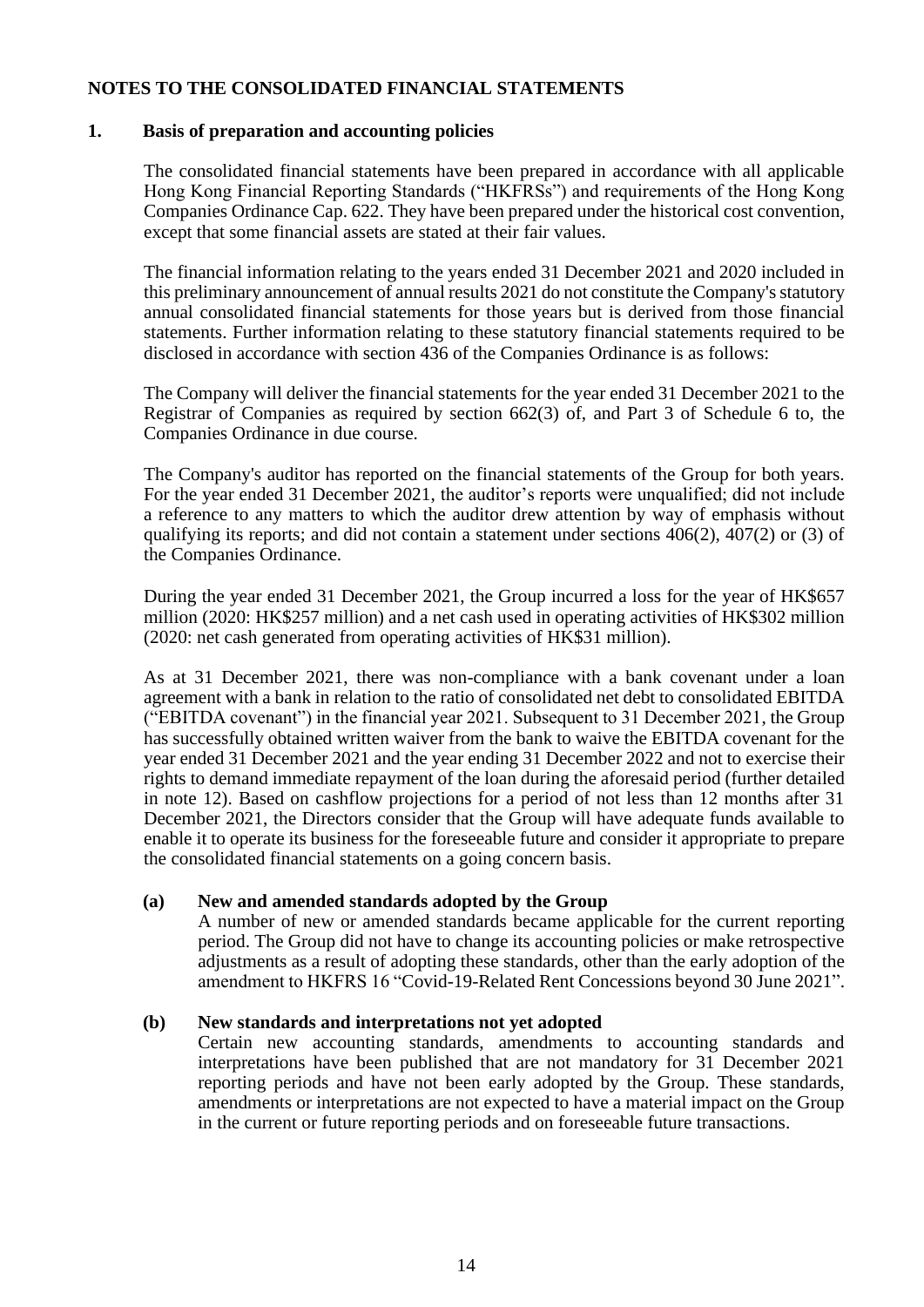#### **2. Revenue, interest income and other revenues**

Revenue comprises income from advertisers net of agency deductions, licensing income, subscription income, co-production income, as well as other income from e-Commerce income, digital marketing and event income, music entertainment income, management fee income, facility rental income and other service fee income.

The amount of each significant category of revenue recognised during the year is as follows:

|                                                                                                                                                                | 2021<br><b>HK\$'000</b>                                          | 2020<br><b>HK\$'000</b>                                         |
|----------------------------------------------------------------------------------------------------------------------------------------------------------------|------------------------------------------------------------------|-----------------------------------------------------------------|
| Revenue<br>Income from advertisers, net of agency deductions<br>Licensing income<br>Subscription income<br>e-Commerce income<br>Co-production income<br>Others | 1,200,886<br>560,193<br>416,058<br>239,835<br>194,709<br>286,941 | 1,076,158<br>699,491<br>384,233<br>32,171<br>320,925<br>211,222 |
|                                                                                                                                                                | 2,898,622                                                        | 2,724,200                                                       |
| Interest income                                                                                                                                                | 153,204                                                          | 160,585                                                         |
| Other revenues<br>Government subsidies from Employment Support<br>Scheme (note)<br>Others                                                                      | 14,183                                                           | 202,385<br>21,014                                               |
|                                                                                                                                                                | 14,183                                                           | 223,399                                                         |
|                                                                                                                                                                | 3,066,009                                                        | 3,108,184                                                       |
|                                                                                                                                                                |                                                                  |                                                                 |

Note:

During the year ended 31 December 2020, the HKSAR Government has launched the "Employment Support Scheme" to provide time limited financial support to eligible employers to retain their employees due to the adverse situation of COVID-19 in Hong Kong.

#### **3. Segment information**

The Group is principally engaged in terrestrial television broadcasting with programme production, OTT streaming, e-Commerce business, Mainland China operations and international operations, and other activities.

The segments are managed separately according to the nature of products and services provided. Segment performance is evaluated based on a measure of adjusted earnings before interest income, finance costs, income tax, depreciation and amortisation, gain on disposal of properties, impairment loss on receivables from a joint venture, impairment loss net of gain/loss on disposal of other financial assets at amortised cost, share of profits/losses of joint ventures and associates (EBITDA, see below) to assess the performance of the operating segments which in certain respects, as explained in the table below, is measured differently from the results before income tax in the consolidated financial statements.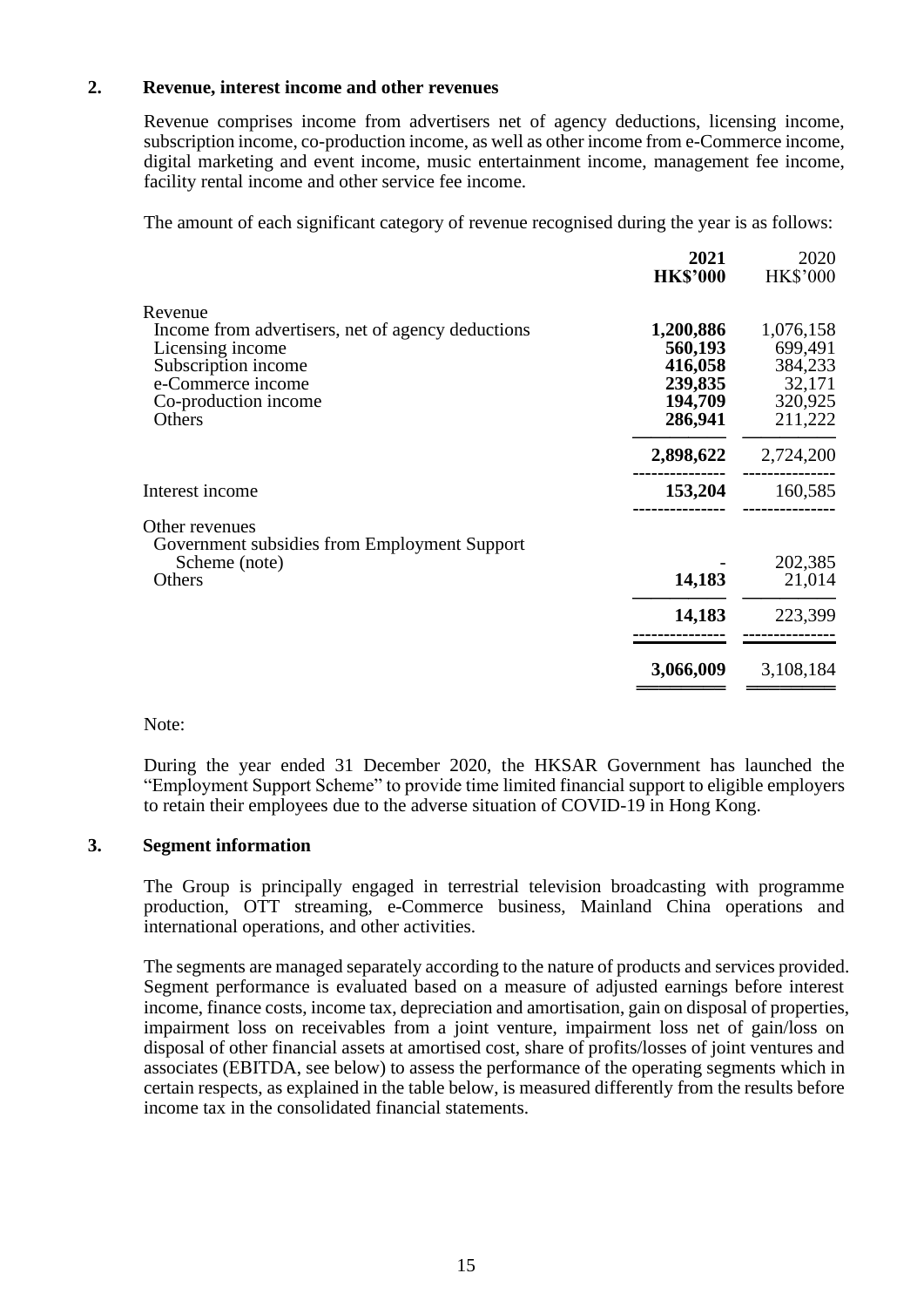#### **3. Segment information** (continued)

The Group's inter-segment transactions mainly consist of licensing of programmes and film rights and provision of services. Licensing of programmes and film rights were entered into at similar terms as that contracted with third parties. The services provided are charged on a cost plus basis or at similar terms as that contracted with third parties.

An analysis of the Group's revenue and results for the year by operating segments is as follows:

|                                      | Hong Kong TV<br>broadcasting |                 | <b>OTT</b><br>Streaming |                 | e-Commerce<br>business |                 | Mainland China<br>operations |                 | International<br>operations |                 | Total           |                 |
|--------------------------------------|------------------------------|-----------------|-------------------------|-----------------|------------------------|-----------------|------------------------------|-----------------|-----------------------------|-----------------|-----------------|-----------------|
|                                      | 2021                         | 2020            | 2021                    | 2020            | 2021                   | 2020            | 2021                         | 2020            | 2021                        | 2020            | 2021            | 2020            |
|                                      | <b>HK\$'000</b>              | <b>HK\$'000</b> | <b>HK\$'000</b>         | <b>HK\$'000</b> | <b>HK\$'000</b>        | <b>HK\$'000</b> | <b>HK\$'000</b>              | <b>HK\$'000</b> | <b>HK\$'000</b>             | <b>HK\$'000</b> | <b>HK\$'000</b> | <b>HK\$'000</b> |
| Revenue                              |                              |                 |                         |                 |                        |                 |                              |                 |                             |                 |                 |                 |
| Timing of revenue<br>recognition:    |                              |                 |                         |                 |                        |                 |                              |                 |                             |                 |                 |                 |
| At a point in time                   | 12,466                       | 10,065          | 4,223                   | 4,502           | 237,916                | 28,761          | 161,346                      | 287,958         | 13,348                      | 9,763           | 429,299         | 341,049         |
| Over time                            | 1,212,056                    | 1,071,053       | 363,063                 | 407,905         | 151                    | 497             | 504,163                      | 454,256         | 389,890                     | 449,440         | 2,469,323       | 2,383,151       |
| <b>External customers</b>            | 1,224,522                    | 1,081,118       | 367,286                 | 412,407         | 238,067                | 29,258          | 665,509                      | 742,214         | 403,238                     | 459,203         | 2,898,622       | 2,724,200       |
| Reportable segment<br><b>EBITDA</b>  | (570, 447)                   | (548, 476)      | 36,801                  | 107,847         | (92, 884)              | (4,157)         | 189,425                      | 263,477         | 123,484                     | 255,537         | (313,621)       | 74,228          |
| Additions to non-<br>current assets* | 135,696                      | 66,043          | 37,183                  | 24,143          | 149,626                | $\sim$          | 5,879                        | 2,360           | 1,414                       | 5,819           | 329,798         | 98,365          |

\* Non-current assets comprise property, plant and equipment, investment properties, goodwill and intangible assets (including prepayments related to capital expenditure, if any).

A reconciliation of reportable segment loss to loss before income tax is provided as follows:

|                                                                 | 2021            | 2020            |
|-----------------------------------------------------------------|-----------------|-----------------|
|                                                                 | <b>HK\$'000</b> | <b>HK\$'000</b> |
| Reportable segment EBITDA                                       | (313,621)       | 74,228          |
| Depreciation and amortisation                                   | (413, 407)      | (395,777)       |
| Finance cost                                                    | (106, 372)      | (100, 849)      |
| Interest income                                                 | 52,712          | 71,333          |
| Interest income from joint ventures                             | 100,492         | 89,252          |
| Gain on disposal of properties                                  |                 | 26,931          |
| Impairment loss on receivables from a joint venture             |                 | (13,500)        |
| Impairment loss net of gain/loss on disposal of other financial |                 |                 |
| assets at amortised cost                                        | (80, 450)       | (95,903)        |
| Share of profits of joint ventures                              | 290             | 779             |
| Share of profits/(losses) of associates                         | 1,621           | (1,180)         |
| Loss before income tax                                          | (758, 735)      | (344,686)       |
|                                                                 |                 |                 |

For the year ended 31 December 2021, revenue generated from a single customer of the Group from the segment of Mainland China operations amounting to approximately HK\$314,332,000 (2020: HK\$463,265,000) in aggregate has accounted for over 10% of the total revenue.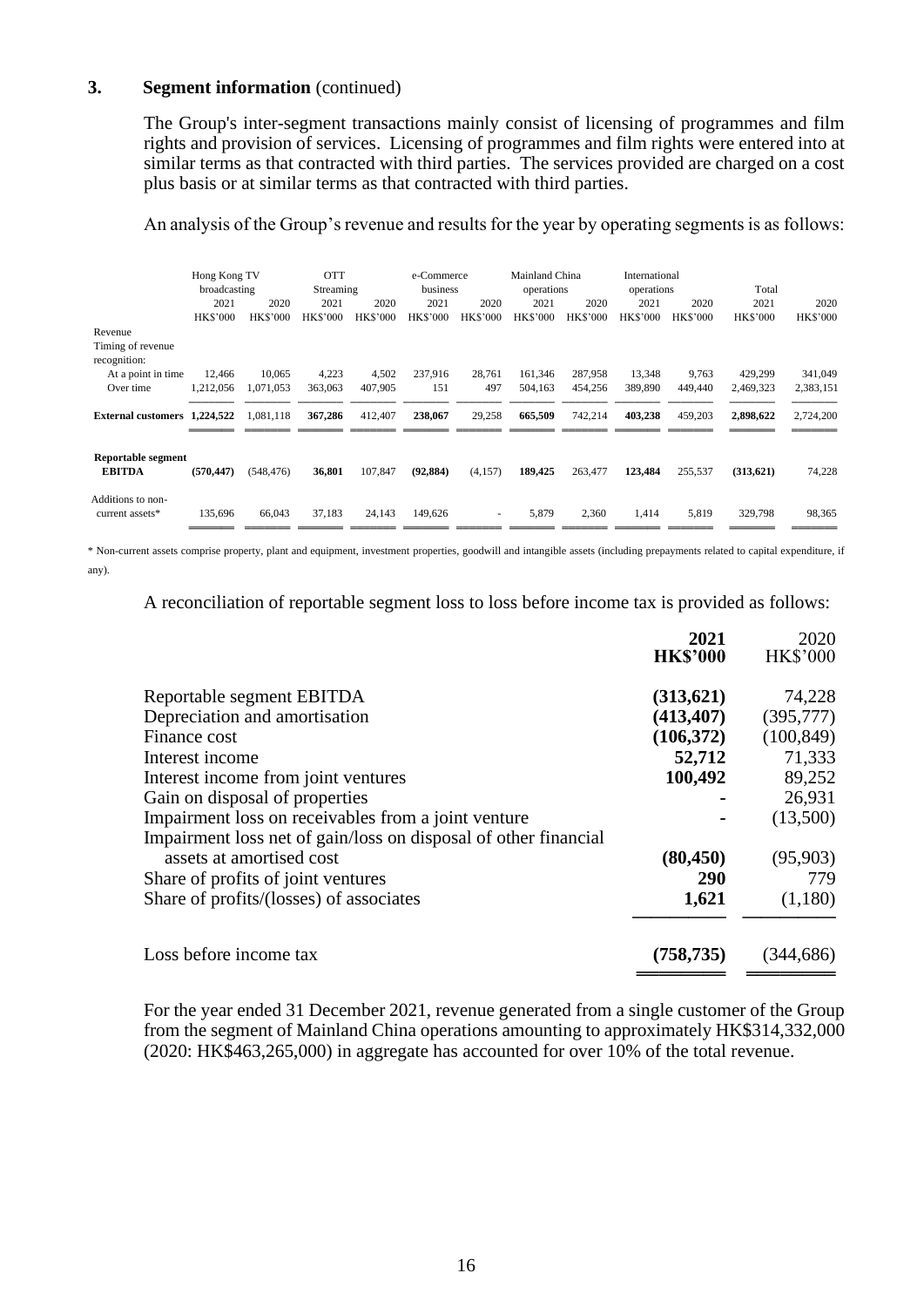## **3. Segment information** (continued)

An analysis of the Group's revenue from external customers for the year by geographical location is as follows:

|                                                    | 2021<br><b>HK\$'000</b> | 2020<br><b>HK\$'000</b> |
|----------------------------------------------------|-------------------------|-------------------------|
| Hong Kong                                          | 1,821,850               | 1,513,231               |
| Mainland China                                     | 672,352                 | 802,636                 |
| Malaysia and Singapore                             | 170,971                 | 191,200                 |
| <b>USA</b> and Canada                              | 118,289                 | 112,891                 |
| Vietnam                                            | 30,795                  | 30,707                  |
| Australia                                          | 15,678                  | 9,303                   |
| Europe                                             | 4,672                   | 4,051                   |
| Other territories                                  | 64,015                  | 60,181                  |
|                                                    | 2,898,622               | 2,724,200               |
| <b>Finance costs</b>                               |                         |                         |
|                                                    | 2021                    | 2020                    |
|                                                    | <b>HK\$'000</b>         | <b>HK\$'000</b>         |
| Interest on bank loans and overdraft               | 46,327                  | 25,300                  |
| <b>Interest on TVB Notes</b>                       | 51,645                  | 66,451                  |
| Amortised amount of transaction costs on TVB Notes | 5,603                   | 7,226                   |
| Interest on other borrowings                       | 1,196                   |                         |
| Interest expense on lease liabilities              | 1,601                   | 1,872                   |
|                                                    |                         |                         |

#### **5. Loss before income tax**

**4. Finance costs**

The following items have been (credited)/charged to the loss before income tax during the year:

**106,372** 100,849 **════════ ════════**

|                                                            | 2021            | 2020            |
|------------------------------------------------------------|-----------------|-----------------|
|                                                            | <b>HK\$'000</b> | <b>HK\$'000</b> |
| Net exchange gains                                         | (3,829)         | (28, 822)       |
| Cost of programmes and film rights                         | 1,498,176       | 1,370,505       |
| Depreciation                                               | 346,794         | 351,517         |
| Amortisation of intangible assets                          | 66,613          | 44,260          |
| Short-term leases                                          |                 |                 |
| - Equipment and transponders                               | 8,389           | 6,299           |
| - Land and buildings                                       | 7,285           | 9,985           |
| Employee benefit expense (excluding directors' emoluments) | 1,449,140       | 1,372,704       |
| Gain on disposal of properties                             |                 | (26,931)        |
| Government subsidies from Employment Support Scheme        | $\blacksquare$  | (202, 385)      |
|                                                            |                 |                 |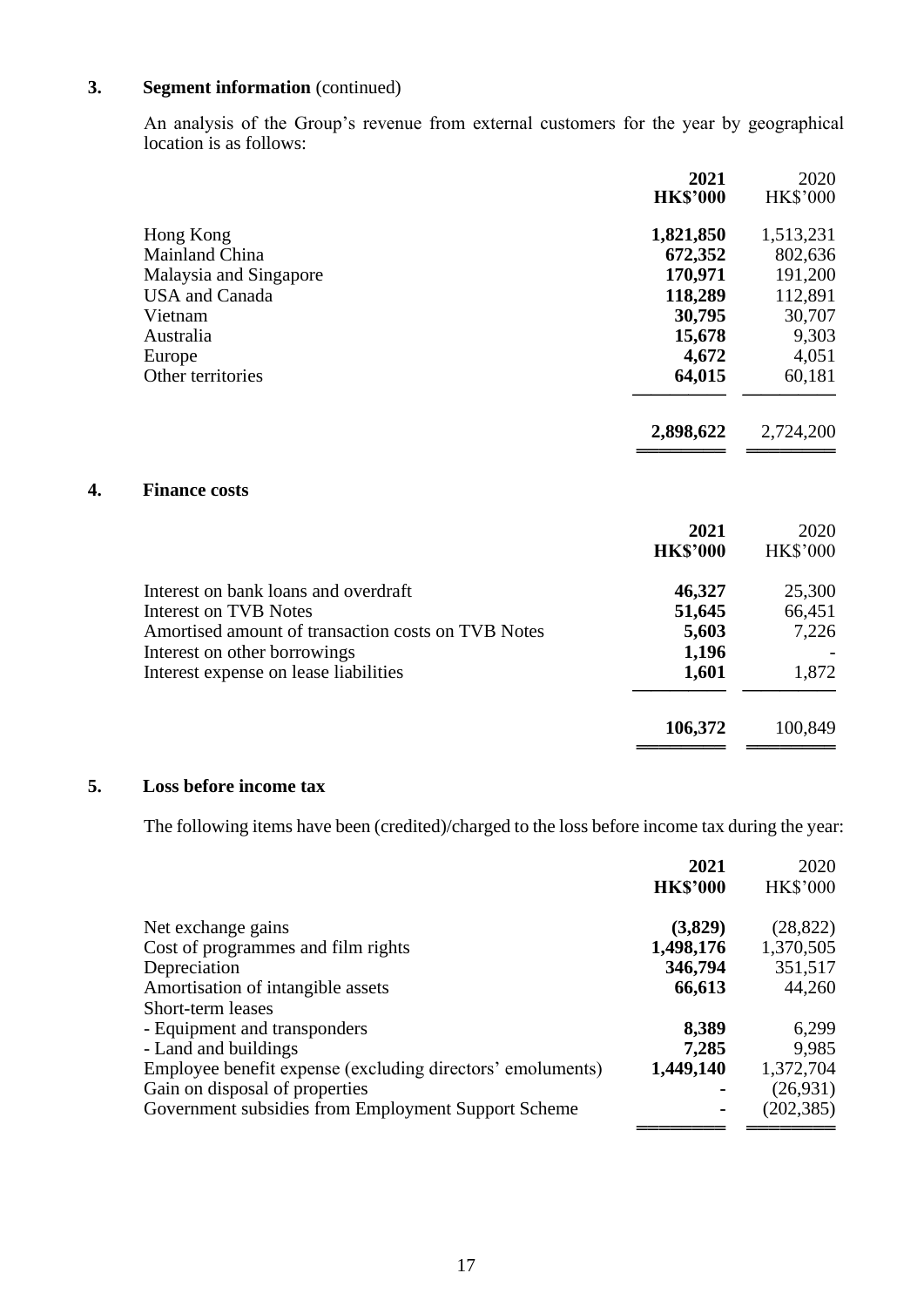#### **6. Income tax (credit)/expense**

Hong Kong profits tax has been provided at the rate of 16.5% (2020: 16.5%) on the estimated assessable profit for the year. Taxation on overseas profits has been calculated on the estimated assessable profit for the year at the rates of taxation prevailing in the countries in which the Group operates.

The amount of income tax (credited)/charged to the consolidated income statement represents:

|                                                     | 2021            | 2020            |
|-----------------------------------------------------|-----------------|-----------------|
|                                                     | <b>HK\$'000</b> | <b>HK\$'000</b> |
| Current income tax:                                 |                 |                 |
| - Hong Kong                                         | (760)           | 35,053          |
| - Overseas                                          | 31,667          | 24,189          |
| - Under provisions in prior years                   | 1,083           | 2,958           |
| Total current income tax expense                    | 31,990          | 62,200          |
| Deferred income tax:                                |                 |                 |
| - Origination and reversal of temporary differences | (132,970)       | (149, 524)      |
| - Over provisions in prior years                    | (659)           | (254)           |
| Total deferred income tax credit                    | (133,629)       | (149,778)       |
|                                                     | (101, 639)      | (87,578)        |
|                                                     |                 |                 |

#### **7. Loss per share**

Loss per share is calculated based on the Group's loss attributable to equity holders of the Company of HK\$646,735,000 (2020: HK\$280,881,000) and 438,000,000 shares in issue throughout the years ended 31 December 2021 and 2020.

During the years ended 31 December 2021 and 2020, no fully diluted loss per share was presented as the basic and diluted loss per share are of the same amount. This is because the assumed exercise of the share options would result in a decrease in loss per share.

## **8. Dividends**

The Directors did not recommend a dividend for the years ended 31 December 2021 and 2020.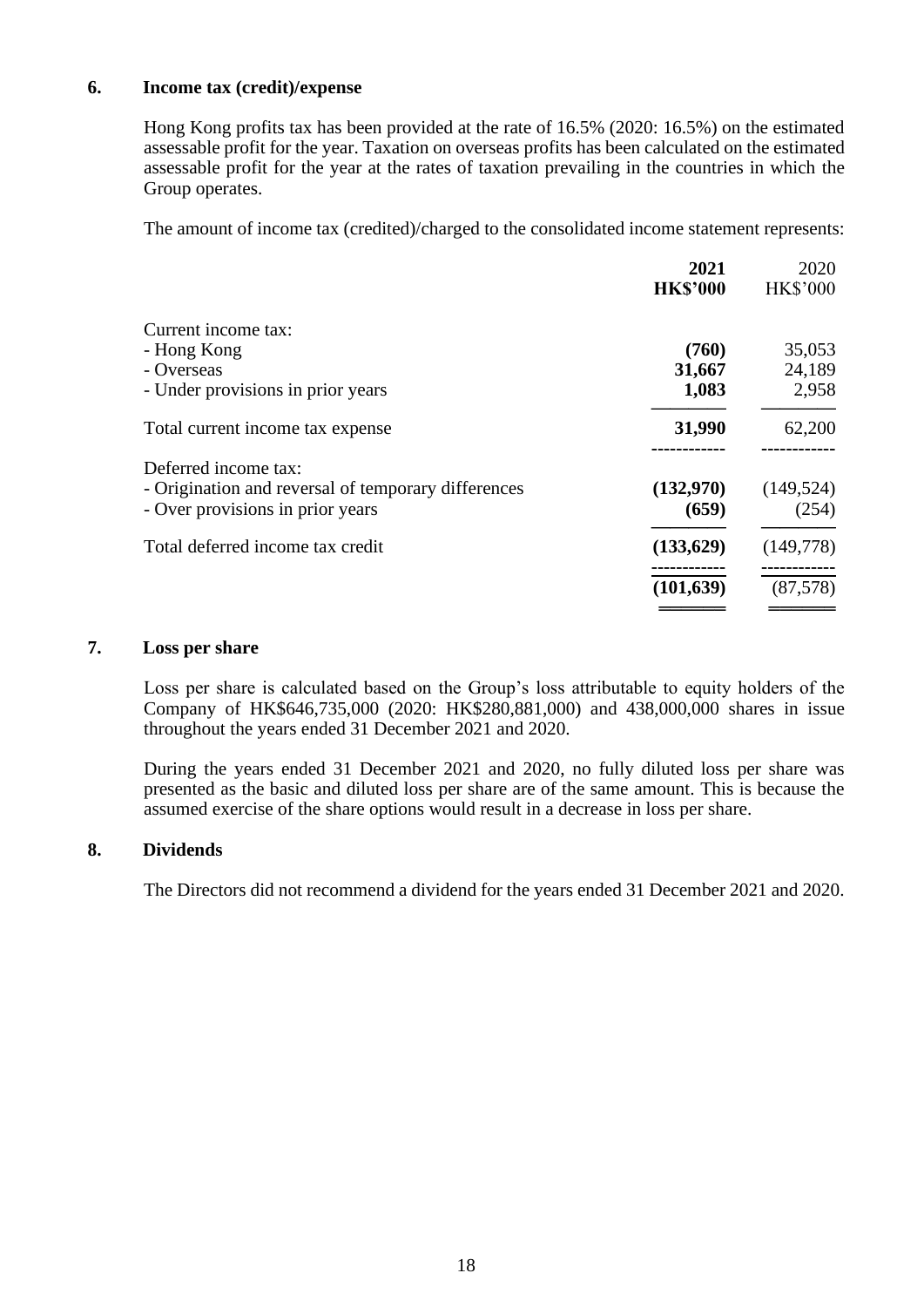|                                                                                                                 | 2021                           | 2020                            |
|-----------------------------------------------------------------------------------------------------------------|--------------------------------|---------------------------------|
|                                                                                                                 | <b>HK\$'000</b>                | <b>HK\$'000</b>                 |
| Non-current<br>Investment costs (note)<br>Funds advanced to joint ventures<br>Less: accumulated share of losses | 206,189<br>17,731<br>(223,061) | 205,178<br>20,231<br>(222, 271) |
|                                                                                                                 | 859                            | 3,138                           |
| Loan to a joint venture (note)                                                                                  | 580,273                        | 576,869                         |
| Interest receivable from a joint venture (note)<br>Less: impairment loss on receivables from                    | 360,522                        | 258,199                         |
| a joint venture                                                                                                 | (13,500)                       | (13,500)                        |
|                                                                                                                 | 927,295                        | 821,568                         |
|                                                                                                                 | 928,154                        | 824,706                         |
|                                                                                                                 |                                |                                 |

Note:

In July 2017, the Group entered into the agreement with Imagine Holding Company LLC ("Imagine") in relation to the formation of a joint venture company, namely Imagine Tiger Television, LLC ("ITT"), on a 50:50 basis between both parties. The purpose of ITT is to finance the development and production of a slate of television projects whether developed and/or produced by Imagine alone or with third-party co-financiers/co-production partners. The Group has contributed to the capital of ITT in an amount of US\$33,333,000 as to 50% of the equity interests in ITT and has provided a loan to ITT in an amount of US\$66,667,000 in the form of the Promissory Note. The Promissory Note is unsecured and bears an interest rate of 12% per annum and will mature in July 2032. Interest and principal of the Promissory Note will not become payable unless ITT has distributable cash as defined in the agreement. Imagine shall not be making any capital contribution to ITT but shall contribute in-kind in the form of production expertise as it has the duty to manage and control the business and affairs of ITT and all creative and production decisions with respect to the television projects financed by ITT. With reference to this capital contribution arrangement, the Group would share 100% of ITT's result until ITT has accumulated a positive balance of retained earnings. When the Group's equity interests in ITT has reduced to zero, the Group would not recognise further losses. With effect from 1 July 2019, a conversion of the Group's equity contribution of US\$7,742,000 into a loan to ITT was executed, which accumulated the loan to ITT with an amount of US\$74,409,000.

As at 31 December 2021 and 2020, the carrying amounts of the loan and receivables from ITT approximated their fair values. The receivables are not yet due from ITT and management do not expect deterioration in the operating results of ITT based on its cash flow forecast, the Group considered the credit risk of default for ITT was low. The maximum exposure to credit risk is the carrying values of the loan and receivables above. In addition, management is closely monitoring the development of the COVID-19 outbreak and evaluate its possible impact on ITT's operating results. Therefore, a provision equal to 12-month ECL of HK\$13,500,000 was recognised during the year ended 31 December 2020, which was principally based on the probability of default (with reference to the credit rating of comparable companies) and forward looking information on macroeconomic factors incorporated in the ECL model. Since the credit risk of ITT remains, no further provision was recognised during the year ended 31 December 2021.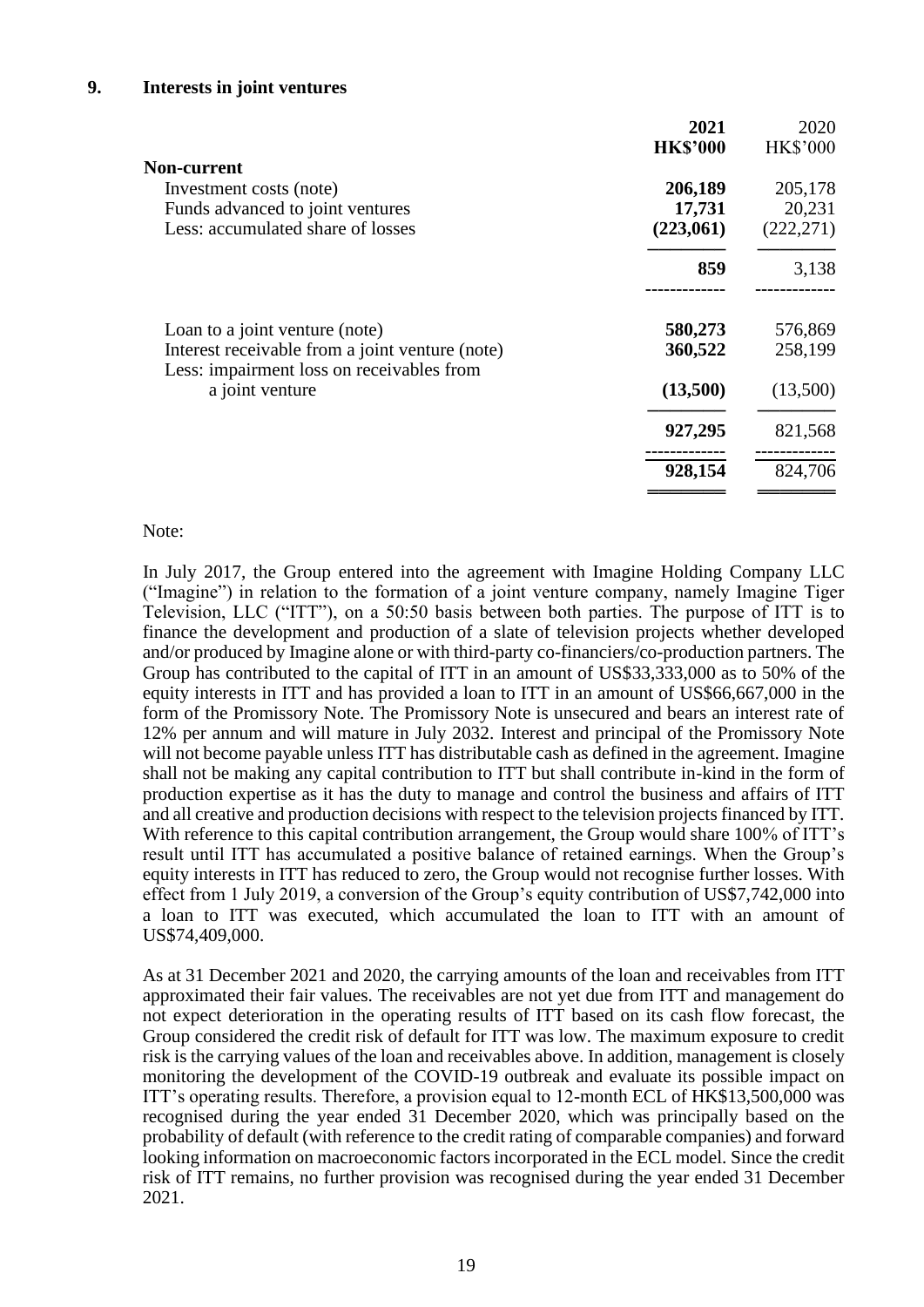#### **10. Bond securities at amortised cost**

|                                                        | 2021<br><b>HK\$'000</b> | 2020<br><b>HK\$'000</b> |
|--------------------------------------------------------|-------------------------|-------------------------|
| Non-current                                            |                         |                         |
| Bond securities at amortised cost:                     |                         |                         |
| Unlisted                                               | 504,901                 | 509,197                 |
| Listed in Hong Kong                                    | 39,147                  | 131,238                 |
| Listed in other countries                              | 150,347                 | 212,585                 |
| Less: provision for impairment loss on bond securities | (489, 125)              | (412, 125)              |
|                                                        | 205,270                 | 440,895                 |
| <b>Current</b>                                         |                         |                         |
| Bond securities at amortised cost:                     |                         |                         |
| Unlisted                                               | 5,001                   |                         |
| Listed in Hong Kong                                    |                         | 54,181                  |
| Listed in other countries                              | 23,433                  | 15,480                  |
|                                                        | 28,434                  | 69,661                  |
|                                                        |                         | 510,556                 |
|                                                        | 233,704                 |                         |

#### Note:

The bond securities portfolio carry a weighted average yield to maturity of 3.8% (2020: 3.9%) per annum and have ranges of maturity dates with the last maturity date up to 23 January 2027. The largest fixed income securities from a single issuer within the portfolio, which is made up of a total of 8 (2020: 15) issuers of fixed income securities, represented approximately 0.7% (2020: 0.8%) of the total assets of the Group as at 31 December 2021. The underlying securities are denominated in Hong Kong dollars and US dollars. The interest received and receivable during the year from the bond securities at amortised cost amounted to HK\$14,463,000 (2020: HK\$40,430,000).

During the year, the Group disposed/redeemed bond securities at amortised cost with the aggregate carrying amount of HK\$201,719,000 (2020: HK\$739,733,000) with loss on disposal amounted to HK\$3,450,000 (2020: gain of HK\$22,097,000).

#### **11. Trade receivables**

At 31 December 2021, the ageing of trade receivables, net of provision for impairment based on invoice dates was as follows:

| 2021<br><b>HK\$'000</b> | 2020<br>HK\$'000 |
|-------------------------|------------------|
| 567,264                 | 594,594          |
| 180,884                 | 154,637          |
| 50,796                  | 69,060           |
| 48,961                  | 41,256           |
| 29,423                  | 31,446           |
| 124,368                 | 204,603          |
| 1,001,696               | 1,095,596        |
|                         |                  |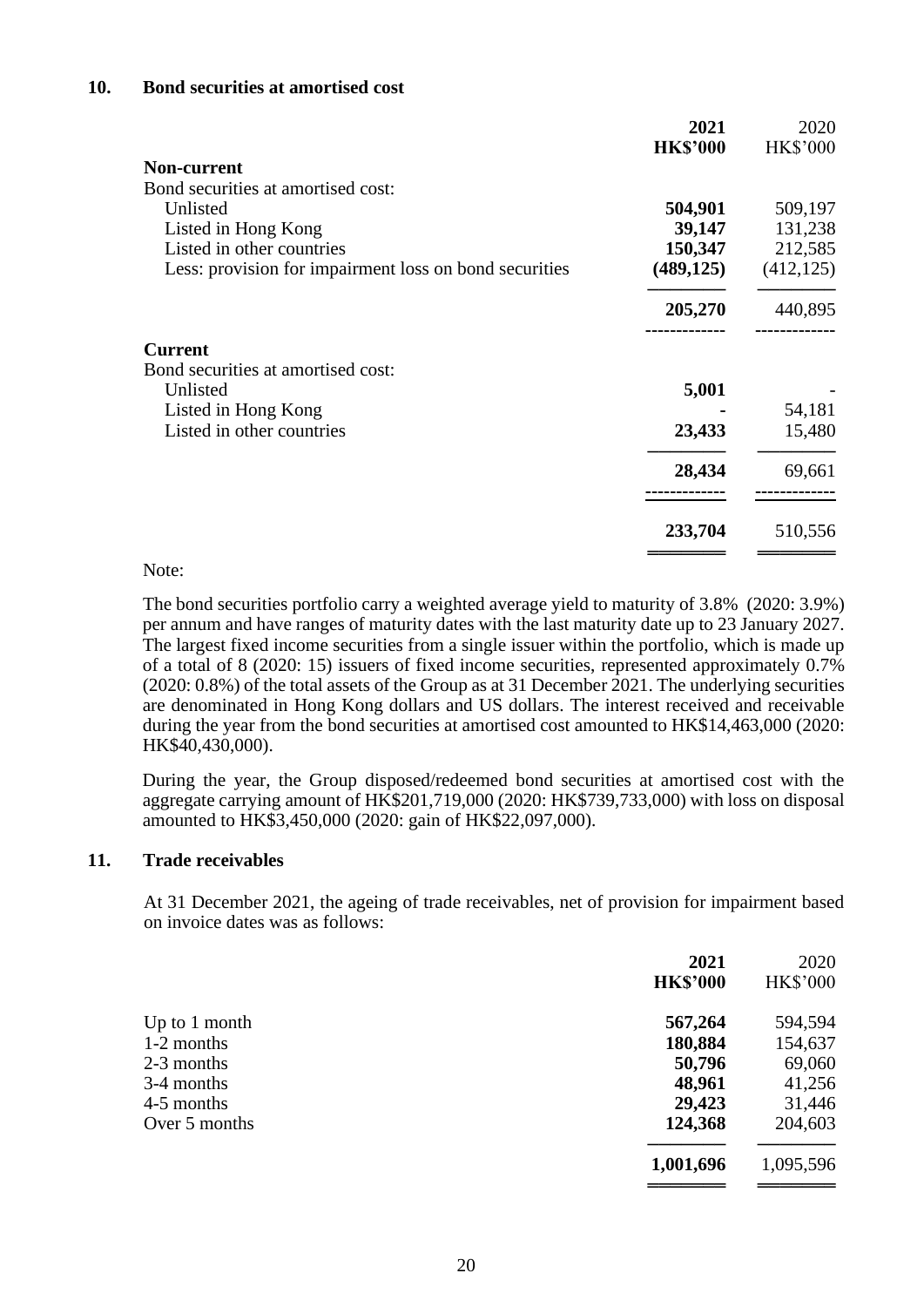#### **12. Borrowings**

|                                   | 2021<br><b>HK\$'000</b> | 2020<br><b>HK\$'000</b> |
|-----------------------------------|-------------------------|-------------------------|
| <b>Non-current</b>                |                         |                         |
| Bank borrowings, unsecured (note) |                         | 1,934,958               |
| Other borrowings, unsecured       | 15,934                  |                         |
|                                   | 15,934                  | 1,934,958               |
| <b>Current</b>                    |                         |                         |
| Bank borrowings, unsecured (note) | 1,947,687               |                         |
| TVB Notes, unsecured              |                         | 1,817,689               |
| Other borrowings, unsecured       | 45,000                  |                         |
|                                   | 1,992,687               | 1,817,689               |
|                                   | 2,008,621               | 3,752,647               |
|                                   |                         |                         |

#### Note**:**

On 30 June 2020, the Group entered into a new 3-year term loan facility with the amount of USD250 million. The entire amount under the facility was drawn down on 6 July 2020, which will mature on 6 July 2023 and bears a variable interest rate of approximately 2.4% (2020: 2.4%) per annum as at 31 December 2021.

As at 31 December 2021, there was non-compliance with a bank covenant under loan agreement with a bank in relation to the ratio of consolidated net debt to consolidated EBITDA ("EBITDA covenant") in the financial year 2021. Accordingly, as at 31 December 2021, for the purpose of the above presentation, the Group's bank loan with the amount of USD250 million was classified as bank loans repayable within one year or on demand at 31 December 2021.

Subsequent to 31 December 2021, the Group has successfully obtained written consents from the bank to waive the EBITDA covenant for the year ended 31 December 2021 and the year ending 31 December 2022 and not to exercise their rights to demand immediate repayment of the loan during the aforesaid period.

Based on the maturity terms of the bank loans, as at 31 December 2021, the amounts repayable in respect of the bank loans of the Group were USD250 million payable in the second year.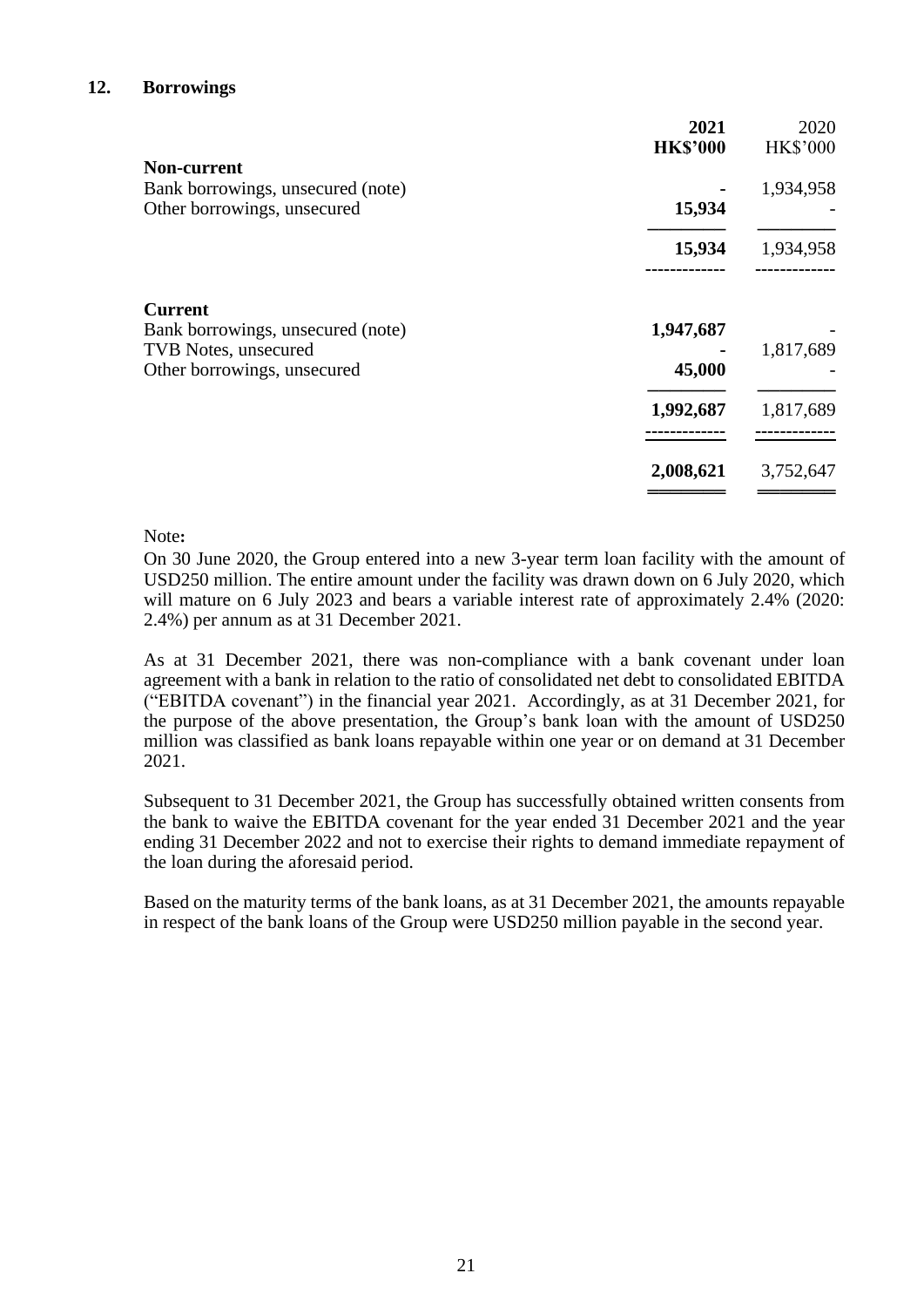## **13. Trade and other payables and accruals**

|                                                    | 2021            | 2020            |
|----------------------------------------------------|-----------------|-----------------|
|                                                    | <b>HK\$'000</b> | <b>HK\$'000</b> |
| Trade payables to:                                 |                 |                 |
| Associates                                         | 523             | 158             |
| A joint venture                                    | 609             |                 |
| Third parties                                      | 178,868         | 146,578         |
|                                                    | 180,000         | 146,736         |
| Contract liabilities                               | 171,381         | 147,666         |
| Provision for employee benefits and other expenses | 90,121          | 56,293          |
| Accruals and other payables                        | 326,696         | 273,697         |
|                                                    | 768,198         | 624,392         |
|                                                    |                 |                 |

At 31 December 2021, the ageing of trade payables based on invoice dates was as follows:

|                 | 2021<br><b>HK\$'000</b> | 2020<br><b>HK\$'000</b> |
|-----------------|-------------------------|-------------------------|
| Up to $1$ month | 124,404                 | 110,363                 |
| 1-2 months      | 27,086                  | 13,333                  |
| 2-3 months      | 12,551                  | 11,208                  |
| 3-4 months      | 2,472                   | 5,182                   |
| 4-5 months      | 1,558                   | 4,354                   |
| Over 5 months   | 11,929                  | 2,296                   |
|                 | 180,000                 | 146,736                 |
|                 |                         |                         |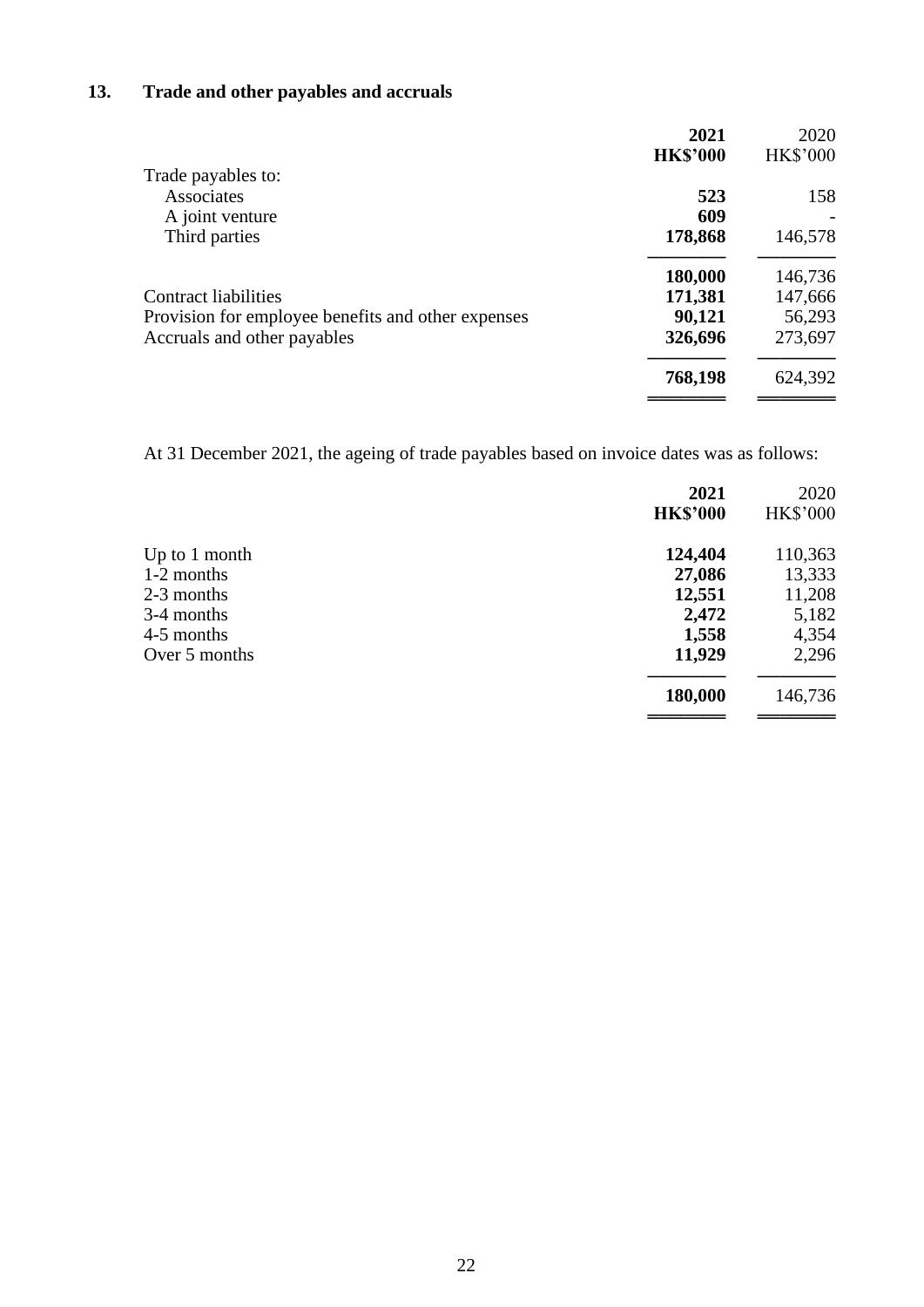#### **14. Business combination**

On 19 August 2021, Big Big e-Commerce Group Limited ("BBECGL"), a wholly-owned subsidiary of the Group and Shaw Brothers Pictures Limited ("SBPL"), an associate of the Group entered into a subscription agreement in relation to the formation of a special purpose vehicle, namely Sunrise Investments Global Limited ("Sunrise Investments"), in which BBECGL will hold 90.1% of the voting rights and 82.5% of the total issued shares, and SBPL will hold 9.9% of the voting rights and 17.5% of the total issued shares. The aggregate consideration in respect of the shares to be subscribed by BBECGL is HK\$165 million comprising of (i) the sum of HK\$35 million to be satisfied in cash and (ii) the sum of HK\$130 million to be satisfied by BBECGL procuring the provision of resources in relation to artistes, television commercial spots and other advertising products on the Company's free-to-air and digital platforms, product placement and content production of the Company and/or its affiliates ("TVB Resource Packages") to Ztore Investment Limited ("Ztore") or to such other person as Ztore may nominate with a value of HK\$130 million. On the other hand, the aggregate consideration in respect of the shares to be subscribed by SBPL is HK\$35 million, to be satisfied in cash.

On the same day, Sunrise Investments further entered into a share purchase agreement with Ztore, pursuant to which Sunrise Investments will acquire and subscribe, and Ztore will issue 116,716,110 Series D Preferred Shares of Ztore, representing 75% of the issued share capital of Ztore on a fully-diluted basis for a total consideration of HK\$200 million through capital injection into Ztore to be satisfied by a sum of HK\$70 million in cash and a sum of HK\$130 million in provision of TVB Resource Packages. The board of directors of Ztore will consist of five directors and three of which will be appointed by Sunrise Investments. In addition, Sunrise Investments and the existing shareholders of Ztore are respectively granted call and put options which entitle Sunrise Investments to purchase from the existing shareholders of Ztore, or the existing shareholders to sell to Sunrise Investments, the remaining 25% issued share capital in Ztore.

After closing on 27 August 2021, Sunrise Investments and Ztore have become subsidiaries of the Company and the post-acquisition results would be consolidated into the Company's consolidated financial statements.

## **15. Comparative figures**

Certain comparative figures have been reclassified to conform with current year's presentation. These reclassifications have no impact on the Group's total equity as at 31 December 2021 and 2020, or on the Group's loss for the years ended 31 December 2021 and 2020.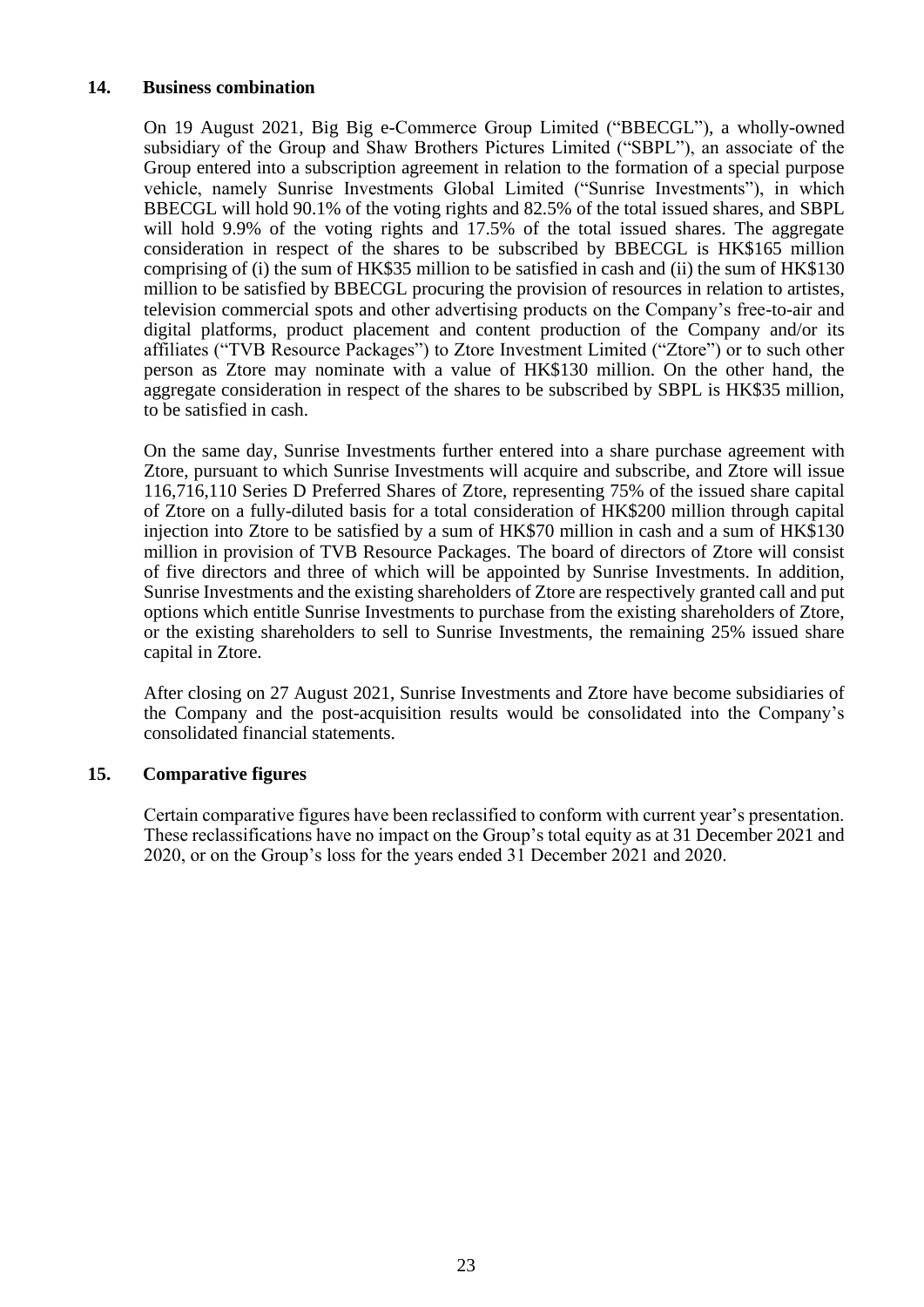#### **ADDITIONAL INFORMATION**

## **SHARE OPTION SCHEME**

The Company and BBECGL adopted the Share Option Scheme and the Subsidiary Share Option Scheme (collectively "Share Option Schemes") respectively on 29 June 2017. These Share Option Schemes are valid and effective for a period of ten years from the date of adoption. 17,000,000 share options were granted by the Company under the Share Option Scheme in 2018. During the year, no share options had been granted by the Company under the Share Option Scheme or by BBECGL under the Subsidiary Share Option Scheme respectively. As a result of the retirement/resignation of several grantees, 6,750,000 share options under the Share Option Scheme was lapsed during the year, with 9,250,000 outstanding at 31 December 2021.

## **HUMAN RESOURCES**

At the year end, the Group employed a total of 3,870 full-time employees (31 December 2020: 3,644), including contract artistes and staff in overseas subsidiaries. This figure excluded directors and freelance workers.

For employees in Hong Kong, different pay schemes apply to contract artistes, sales, and non-sales personnel. Contract artistes are paid either per show or per package of shows. Sales personnel are remunerated on commission-based schemes, while non-sales personnel receive monthly salaries. Discretionary bonuses may be awarded as an incentive for better performance. About 2% of the Group's manpower was employed in overseas subsidiaries and paid on scales and systems relevant to the respective localities and legislations.

Under the Share Option Schemes of the Group, options may be granted to directors and employees of the Group to subscribe for shares in the Company and in BBECGL.

From time to time, the Group organises, either in-house or with other vocational institutions, seminars, courses, and workshops on subjects of technical interests, such as industrial safety, management skills and other related studies, apart from sponsorship of training programmes that employees may enrol on their own initiatives. To sustain the long term steady supply of human resources for production, the Group has implemented a number of new initiatives during the year targeting recruitment, training and development of talents and staff for TV production in the areas of design and construction of settings for production, make-up and costume design, with a view to ensure that the necessary skills sets are appropriately retained and developed within our business.

## **CLOSURE OF REGISTER OF MEMBERS**

The Register of Members of the Company will be closed from Wednesday, 27 April 2022 to Wednesday, 25 May 2022, both dates inclusive, ("Book Close Period") for the purpose of determining shareholders' entitlement to attend and vote at the annual general meeting of the Company to be held on Wednesday, 25 May 2022 ("2022 AGM"). During the Book Close Period, no transfer of shares will be registered. The Register of Members of the Company will be re-opened on Thursday, 26 May 2022.

In order to be entitled to attend and vote at the 2022 AGM, all share transfer documents accompanied by the relevant share certificates must be lodged with the Company's Share Registrar, Computershare Hong Kong Investor Services Limited at Shops 1712-1716, 17th Floor, Hopewell Centre, 183 Queen's Road East, Wan Chai, Hong Kong, for registration not later than 4:30 p.m. on Tuesday, 26 April 2022.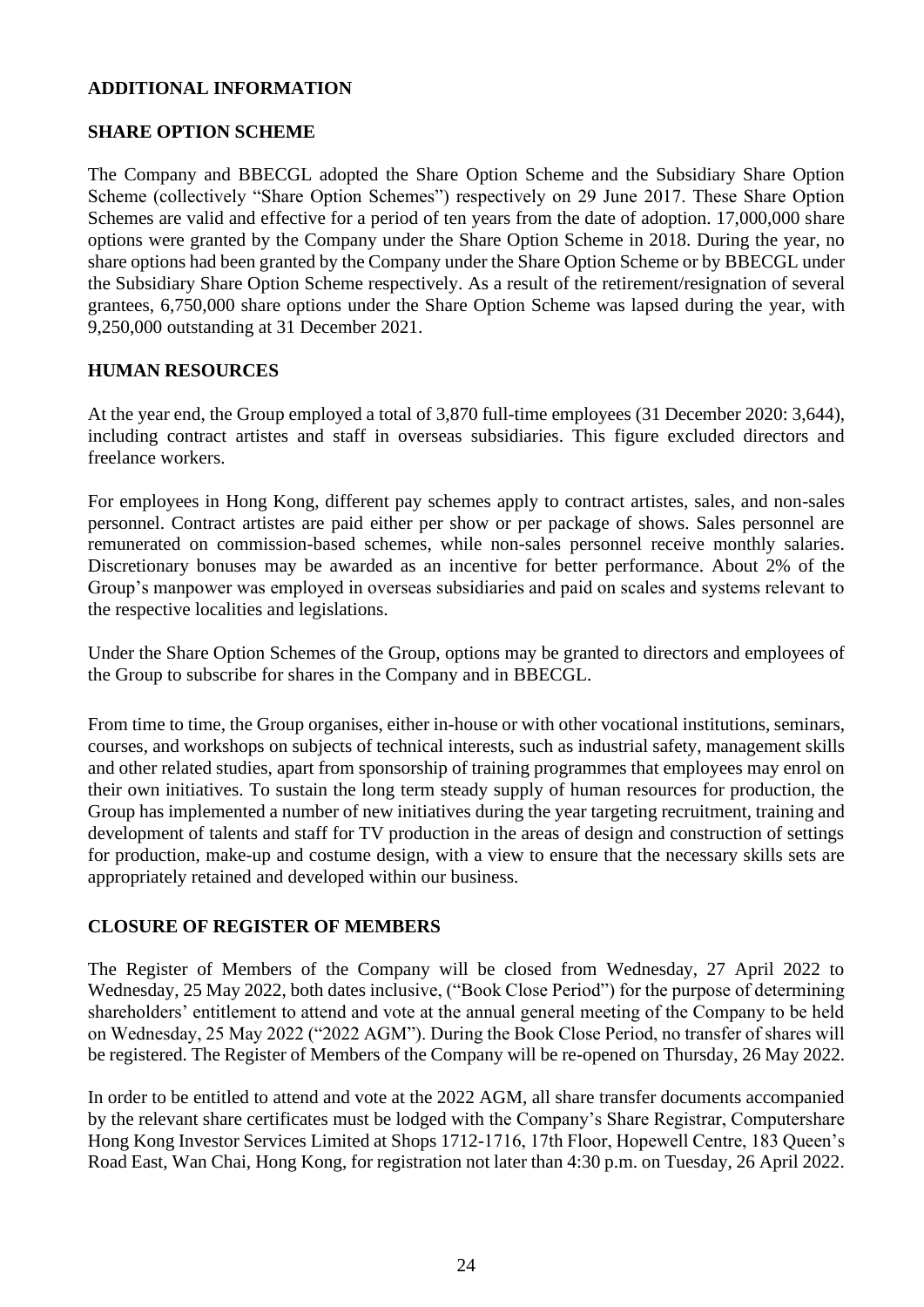## **COMPLIANCE WITH CORPORATE GOVERNANCE CODE**

Maintaining high standards of business ethics and corporate governance practices has always been one of the Company's core objectives. The Company believes that conducting business in an open and a responsible manner serves its long-term interests and those of the stakeholders.

The Company was in compliance with the code provisions of the Corporate Governance Code as set out in Appendix 14 of the Rules Governing the Listing of Securities on The Stock Exchange of Hong Kong Limited ("Listing Rules") throughout 2021.

## **COMPLIANCE WITH MODEL CODE FOR SECURITIES TRANSACTIONS BY DIRECTORS OF LISTED ISSUERS**

The Company has adopted the Model Code for Securities Transactions by Directors of Listed Issuers ("Model Code") as set out in Appendix 10 of the Listing Rules, as amended from time-to-time, as the code for Directors and members of Senior Management in their dealings in the securities of the Company.

All Directors (including the Directors retired and resigned during the year) and members of Senior Management were subject to specific enquiries by the Company as part of their bi-annual confirmations of compliance and have confirmed that they had complied with the Model Code during 2021.

## **REVIEW OF ANNUAL RESULTS BY THE AUDIT COMMITTEE**

The Audit Committee has four members, namely Dr. William Lo Wing Yan (chairman), Mr. Anthony Lee Hsien Pin, Mr. Felix Fong Wo and Ms. Belinda Wong Ching Ying, the majority of whom are Independent Non-executive Directors of the Company, and is chaired by an Independent Nonexecutive Director. Most of the members are experienced in reviewing and analysing financial information and possess appropriate accounting and related financial management expertise.

The Audit Committee has reviewed with Management the accounting principles and practices adopted by the Group and discussed financial reporting matters, including a review of the consolidated financial statements for the year ended 31 December 2021, before such statements were presented to the Board for approval.

## **SCOPE OF WORK OF PRICEWATERHOUSECOOPERS**

The figures in respect of the preliminary announcement of the Group's results for the year ended 31 December 2021 have been agreed by the Group's auditor, PricewaterhouseCoopers, to the amounts set out in the Group's consolidated financial statements for the year. The work performed by PricewaterhouseCoopers in this respect did not constitute an assurance engagement in accordance with Hong Kong Standards on Auditing, Hong Kong Standards on Review Engagements or Hong Kong Standards on Assurance Engagements issued by the Hong Kong Institute of Certified Public Accountants, and consequently, no assurance has been expressed by PricewaterhouseCoopers on the preliminary announcement.